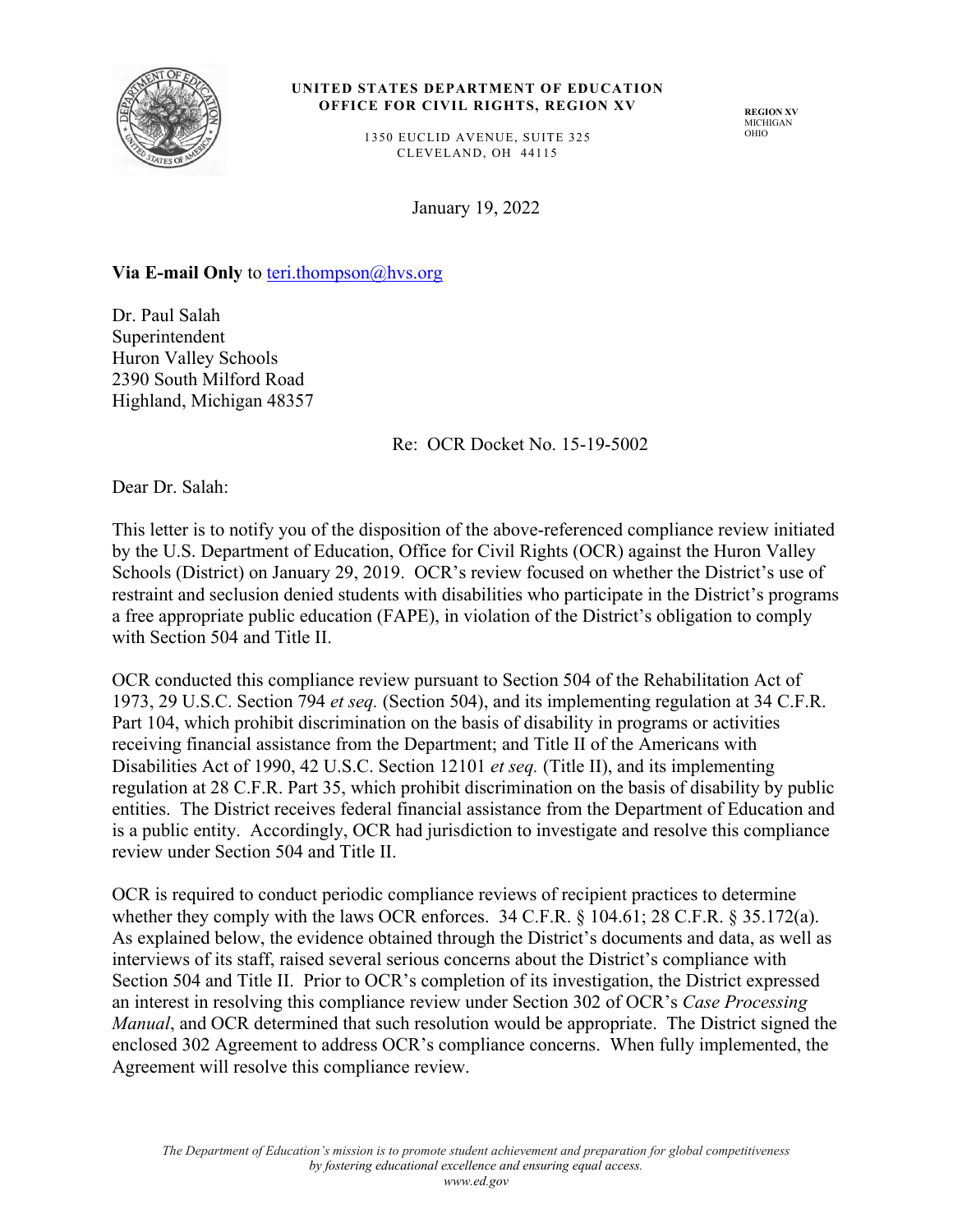### **I. Summary of the Compliance Review**

In its initial request for information, OCR asked that the District identify each incident involving the use of restraint or seclusion of District students during the 2017-2018 and 2018-2019 school years (the Review Period). In its response, the District identified 279 incidents of restraint and seclusion that occurred from September 7, 2017, through July 2018, and from September 6, 2018, through January 17, 2019. The District did not provide information about incidents occurring from January 18, 2019, through the end of the 2018-2019 school year, with the exception of one incident that occurred on February 28, 2019.

OCR also asked the District to produce certain documentation regarding each incident of restraint and seclusion that occurred during the Review Period. The District provided documentation evidencing the incidents of restraint and seclusion that occurred between September 7, 2017, through January 17, 2019, and on February 28, 2019 (the Reporting Period). OCR also reviewed Individualized Education Programs (IEPs) and behavior intervention plans submitted by the District for its students with disabilities who were subjected to the use of restraint and seclusion between September 7, 2017, and January 17, 2019, and on February 28, 20[1](#page-1-0)9.<sup>1</sup> OCR reviewed and analyzed District data for each instance of restraint or seclusion that the District identified.<sup>[2](#page-1-1)</sup> In addition, OCR reviewed other documentation provided by the District, including District policies, procedures, practices, records, forms, and staff training regarding the use of restraint and seclusion.

On December 12, 2019, and January 30, 2020, OCR obtained additional information by speaking with the District's director of student support services (the director) and the student support services xxxxxxxxx xxxxxx xxx xxxxxxx xxxxxxxxx about OCR's data requests and the District's responses. OCR also interviewed 11 District staff members in June 2020, including four teachers, two teacher consultants, a paraprofessional, three principals, and an assistant principal.<sup>[3](#page-1-2)</sup>

<span id="page-1-0"></span><sup>&</sup>lt;sup>1</sup> As discussed below in Section VII, despite OCR's request for information related to each incident involving the use of restraint or seclusion of District students during the 2017-2018 and 2018-2019 school years, the District did not provide information related to incidents that occurred between January 18, 2019, through February 27, 2019, and from March 1, 2019, through the end of the 2018-2019 school year.

<span id="page-1-1"></span> $2$  Throughout this document the phrase "restraint and seclusion" or the phrase "restraints and seclusions" refers to situations in which there was a restraint, a seclusion, or both a restraint and a seclusion.

<span id="page-1-2"></span><sup>&</sup>lt;sup>3</sup> Specifically, OCR interviewed a teacher and the principal from Highland Elementary, a teacher from Heritage Elementary, a teacher and the principal from Milford High, a teacher from Lakewood Elementary, a paraprofessional from Muir Middle, a teacher consultant and the principal from Johnson Elementary, and a teacher consultant and an assistant principal from Oak Valley Middle. OCR selected these witnesses for interviews because they participated in the restraint and/or seclusion of individual students with the highest number of incidents at a particular school, did not complete documentation forms following their involvement in the restraint and/or seclusion of District students, represented schools that lacked documentation of restraints and/or seclusions, or represented the school with the highest incidence of restraints and/or seclusions.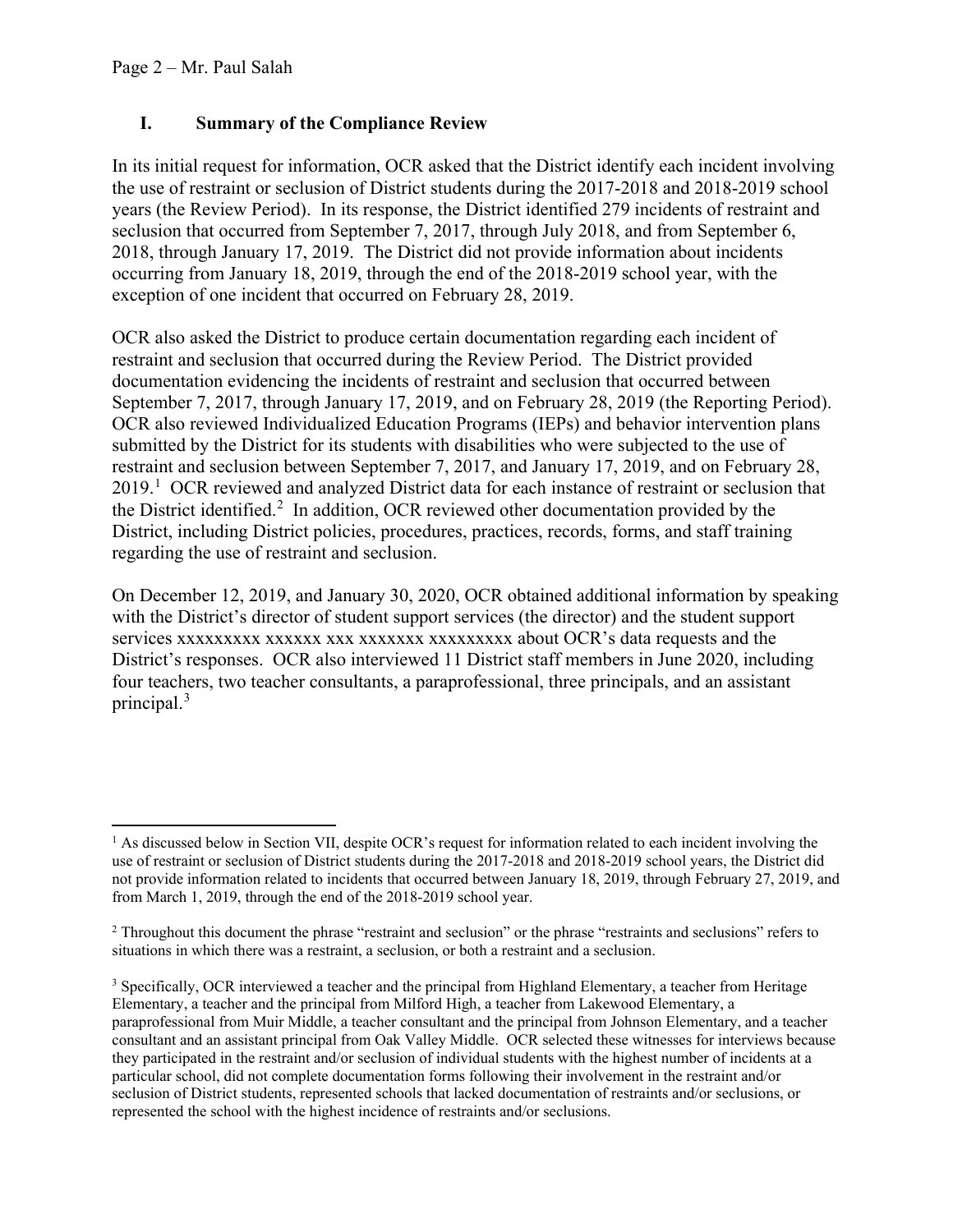## **II. Summary of OCR's Compliance Concerns**

As discussed below, the information OCR obtained to date in this compliance review shows the following about the District's restraint and seclusion practices, and raises several FAPE-related compliance concerns. OCR also found that the District has a clear policy defining the emergency circumstances in which restraint and seclusion may be used and prohibiting the use of mechanical restraints. OCR also found that the District provides staff with annual or biennial training about the use of restraint and seclusion and a system for documenting each use with students. However, OCR learned during interviews with trained District staff and our review of District documents that some trained staff do not understand when to use restraint or seclusion, used mechanical restraints on a student at least five times during the Review Period when the District's policy prohibited such use, did not consistently notify parents when their children were restrained or secluded, and did not properly document the use of restraint and seclusion. Indeed, OCR found that the District lacked documentation for 100 of the 325 incidents of restraint and seclusion identified during the Review Period.

The foregoing information and practices raise six FAPE-related compliance concerns. First, the District's incomplete documentation of the use of restraint and seclusion, coupled with its documentation of multiple uses of restraint and seclusion with students with disabilities, raised serious concerns that this repeated use may have denied students with disabilities FAPE. Specifically, without complete documentation, the District had no way of knowing whether students were being restrained and secluded repeatedly and for lengthy periods of time, causing them to miss instruction and other services necessary to receive FAPE. Second, the District's documentation raised concerns that students with disabilities did not receive educational and related services during periods of restraint and seclusion and that the District did not make up missed instruction or services. Third, the information obtained to date also raised concerns that the District did not consistently reevaluate students subjected to multiple restraints and seclusions prior to their annual IEP reviews to determine whether the use of restraint and seclusion had affected their receipt of FAPE and what additional aids and services, if any, were appropriate to provide FAPE. Fourth, OCR is concerned that all 325 incidents of restraint and seclusion during the Review Period involved students with disabilities when the District has not provided evidence that only students with disabilities posed an imminent risk to their safety or that of others – the basis for using restraint or seclusion under Board policy. Fifth, because the District was not consistently notifying parents and District administrators when a restraint or seclusion occurred, OCR is concerned that parents and administrators may not have been sufficiently informed to request a reevaluation or participate meaningfully in IEP or Section 504 meetings. Lastly, OCR has concerns that the District's incomplete and inconsistent records impede its ability to monitor staff's use of restraint and seclusion to ensure compliance with the FAPE requirements of Section 504.

# **III. Legal and Regulatory Standards**

### **A. Definitions**

OCR defines "mechanical restraint" as the use of any device or equipment to restrict a student's freedom of movement. The term does not include devices implemented by trained school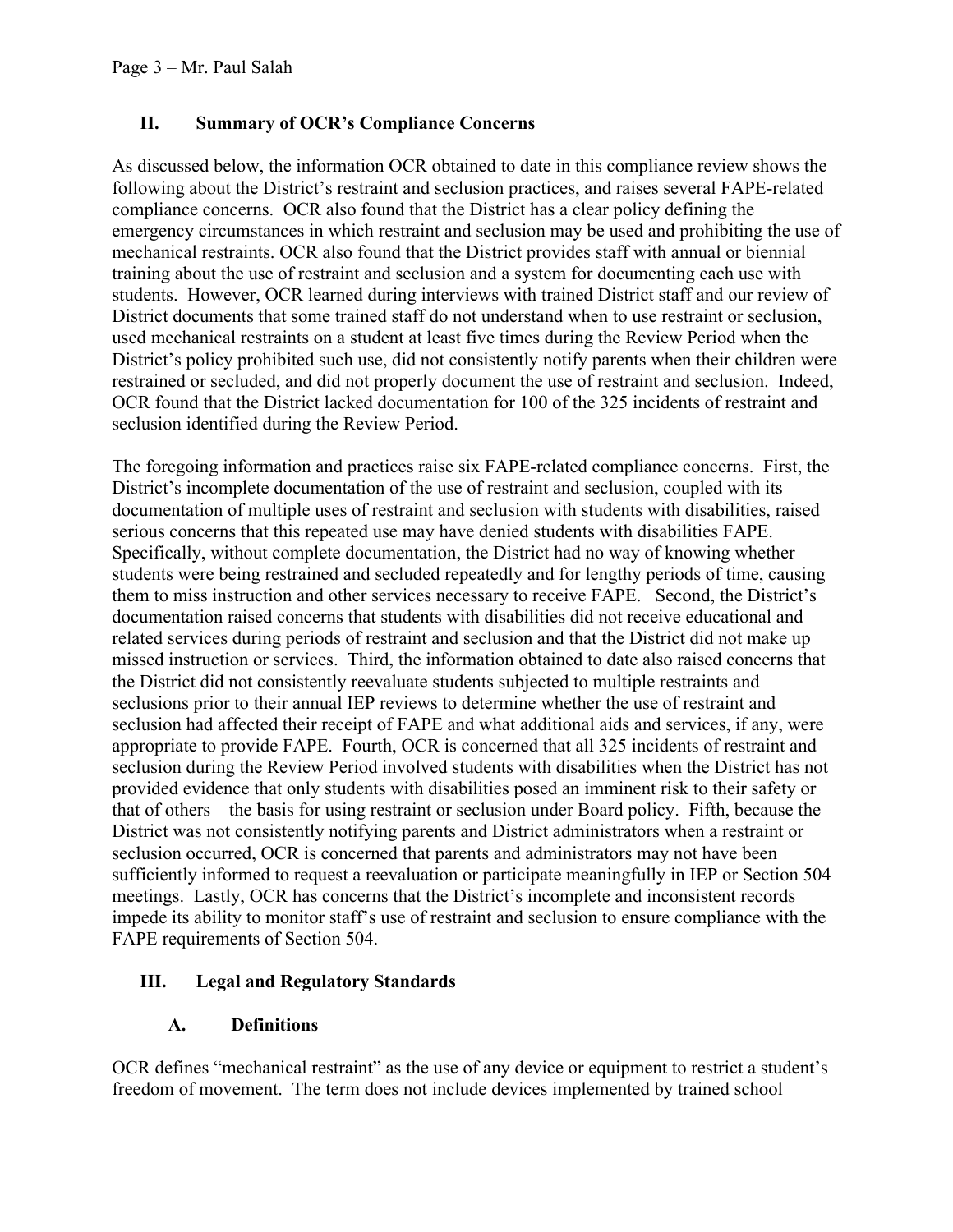personnel or used by a student that have been prescribed by an appropriate medical or related services professional and are used for the specific and approved purposes for which such devices were designed.<sup>[4](#page-3-0)</sup>

OCR defines "physical restraint" as a personal restriction that immobilizes or reduces the ability of a student to move his or her torso, arms, legs, or head freely. The term physical restraint does not include a physical escort. Physical escort means a temporary touching, or holding of the hand, wrist, arm, shoulder, or back for the purpose of inducing a student who is acting out to walk to a safe location.

OCR defines "seclusion" as the involuntary confinement of a student alone in a room or area from which the student is physically prevented from leaving. The term does not include a timeout, which is a behavior management technique that is part of an approved program involving monitored separation of the student in a non-locked setting and is implemented for the purpose of calming.

# **B. Section 504 and Title II**

The Section 504 regulation at 34 C.F.R. § 104.33 requires school districts to provide a FAPE to all students with disabilities in their jurisdictions, regardless of the nature or severity of the disability. An appropriate education is defined as regular or special education and related aids and services that are designed to meet the individual needs of students with disabilities as adequately as the needs of students without disabilities are met and are based on adherence to procedures that satisfy the requirements of 34 C.F.R. §§ 104.34-36. Implementation of an individualized education program (IEP) developed in accordance with the Individuals with Disabilities Education Act (IDEA) is one means of meeting these requirements.

The Section 504 regulation at 34 C.F.R. § 104.35(a) provides that a district shall conduct an evaluation of any person who, because of disability, needs or is believed to need special education or related services before taking any action with respect to the initial placement of the person in regular or special education and any subsequent significant change in placement. The regulation at 34 C.F.R. § 104.35(b) provides that a district shall establish standards and procedures for the evaluation and placement of persons who, because of disability, need or are believed to need special education or related services.<sup>[5](#page-3-1)</sup>

<span id="page-3-0"></span><sup>4</sup> Examples of specific and approved purposes include: adaptive devices or mechanical supports used to achieve proper body position, balance, or alignment to allow greater freedom of mobility than would be possible without the use of such devices or mechanical supports; vehicle safety restraints when used as intended during the transport of a student in a moving vehicle; restraints for medical immobilization; or orthopedically prescribed devices that permit a student to participate in activities without risk of harm.

<span id="page-3-1"></span> $5$  The procedures must ensure that: (1) tests and other evaluation materials have been validated for the specific purpose for which they are used and are administered by trained personnel in conformance with the instructions provided by their producer; (2) tests and other evaluation materials include those tailored to assess specific areas of educational need and not merely those which are designed to provide a single general intelligence quotient; and (3) tests are selected and administered so as best to ensure that, when a test is administered to a student with impaired sensory, manual, or speaking skills, the test results accurately reflect the student's aptitude or achievement level or whatever other factor the test purports to measure, rather than reflecting the student's impaired sensory,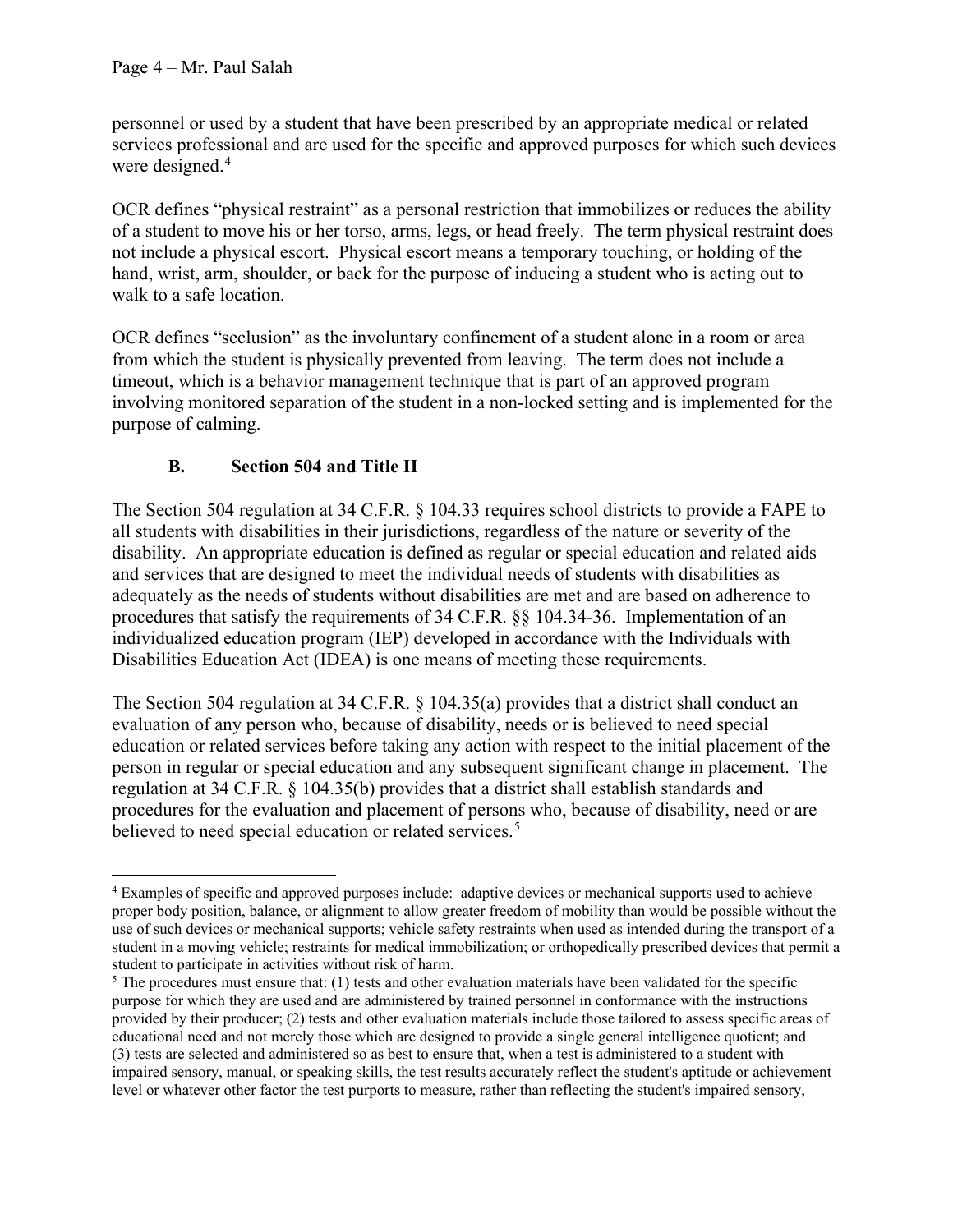Moreover, the Section 504 regulation at 34 C.F.R. § 104.35(c) provides that in interpreting evaluation data and in making placement decisions, a district shall (1) draw upon information from a variety of sources, including physical condition and adaptive behavior;  $(2)$  establish procedures to ensure that information obtained from all such sources is documented and carefully considered; (3) ensure that the placement decision is made by a group of persons, including persons knowledgeable about the child, the meaning of the evaluation data, and the placement options; and (4) ensure that the placement decision is made in conformity with § 104.34, which requires placement in the regular education environment to the maximum extent appropriate.

When a student exhibits behavior that interferes with the student's education or the education of other students in a manner that would reasonably cause teachers or other school personnel to suspect that the student has a disability, as defined under Section 504, the school district must evaluate the student to determine if the student has a disability and needs special education or related services because of that disability. For a student who has already been identified as a student with a disability, repeated behaviors that may precipitate the use of restraint and seclusion may suggest that the student's current array of regular or special education and related aids and services is not sufficient to provide FAPE.

As a general rule, because Title II provides no less protection than Section 504, violations of Section 504 also constitute violations of Title II. 28 C.F.R. § 35.103.

# **IV. Facts**

The District is located in Highland, Michigan, a township located approximately 45 miles north of Detroit, Michigan. The District is comprised of eight elementary schools, three middle schools, and three high schools (including one alternative high school). During the 2017-2018 school year, a total of 9,855 students attended the District, 1,153 of whom were students with disabilities and 8,702 of whom were students without disabilities. During the 2018-2019 school year, a total of 9,704 students attended the District, 1,152 of whom were students with disabilities and 8,552 of whom were students without disabilities.

Upon review of the documentation provided by the District, OCR identified 325 incidents of restraint and seclusion during the Reporting Period, 46 more than the 279 that the District initially reported to OCR during this compliance review. All 325 incidents involved students with disabilities. Information produced by the District through data, documents, and interviews did not reveal any restraints or seclusions of students who were not identified as having disabilities during the Reporting Period. While the information set forth below pertains to the Reporting Period, the documentation OCR obtained to date, particularly the missing and incomplete forms for incidents of restraint and seclusion, raised concerns that there were more

manual, or speaking skills (except where those skills are the factors that the test purports to measure). 34 C.F.R. §  $104.35(b)(1)-(3)$ .

<span id="page-4-0"></span><sup>&</sup>lt;sup>6</sup> The regulation at 34 C.F.R. § 104.35(c)(1) also lists the following possible sources: aptitude and achievement tests, teacher recommendations, and social or cultural background.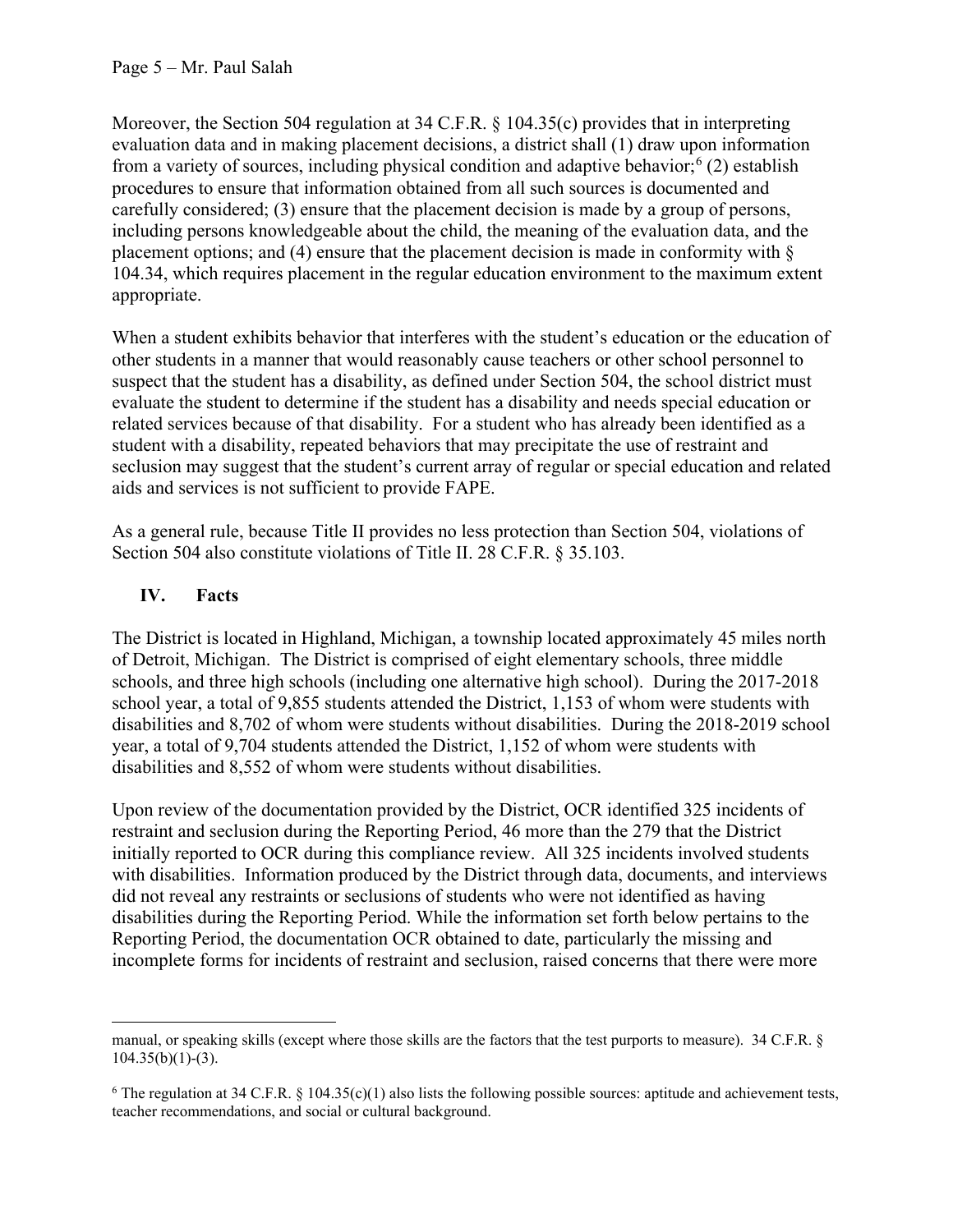incidents of restraint and seclusion, possibly involving students without identified disabilities, during the Review Period that the District did not report, as discussed further below.

## **A. The District's Policies and Training Regarding Restraint and Seclusion**

OCR reviewed the District's policy in effect during the Review Period, which states that "the use of emergency seclusion and physical restraint is a last resort intervention which may be used only when a student's behavior poses an imminent risk to the safety of the student or others and an immediate intervention is required." The policy further directs that any use of emergency seclusion and physical restraint be consistent with state law, Michigan Department of Education policy, and any related guidelines. The District's policy related to the use of restraint and seclusion may be found in the District's Student Services Procedures Manual and the District's Board Policy 5105, titled "Board of Education Seclusion and Restraint Policy 5105 – Seclusion and Restraint."

The District's policy defines "seclusion" as "the confinement of a pupil in a room or other space from which the pupil is physically prevented from leaving." The policy defines "emergency seclusion" as "a last resort emergency safety intervention involving seclusion that is necessitated by an ongoing emergency situation and that provides an opportunity for the pupil to regain selfcontrol while maintaining the safety of the pupil and others."

The District's policy defines "restraint" as "an action that prevents or significantly restricts a pupil's movement," and "physical restraint" as a "restraint involving direct physical contact." The policy defines "mechanical restraint" as "the use of any device, article, garment, or material attached to or adjacent to pupil's body to perform [a] restraint" and prohibits the use of mechanical restraints "under all circumstances, including emergency situations."

The District further adopted as its own the Michigan State Board of Education's Policy for the Emergency Use of Seclusion and Restraint, which directs all staff to use positive behavior interventions and support (PBIS) to enhance the academic and social behavior outcomes for all students.

The District's Board Policy 5140, titled "Health and Safety", prohibits the use of seclusion and restraint as disciplinary measures and requires staff training on the use of "Positive Behavior Support and the very limited circumstances in which seclusion and restraint are permitted."

All but one of the interviewed staff told OCR that they received training on the use of restraint and seclusion and the District's related policies during the Review Period. Specifically, they stated they received annual or biennial training regarding the District's policies and legal updates related to the use of restraint and seclusion. Two of the three District administrators and five of the seven District staff members stated that they also receive biennial training on nonviolent crisis intervention through a third party to maintain their certification.<sup>[7](#page-5-0)</sup> One District administrator told OCR that he did not receive any training on the use of restraint and seclusion during the Review Period.

<span id="page-5-0"></span><sup>&</sup>lt;sup>7</sup> The third party's nonviolent crisis intervention training provides "staff with an effective framework for decision making and problem solving to prevent, de-escalate, and safely respond to disruptive or assaultive behavior."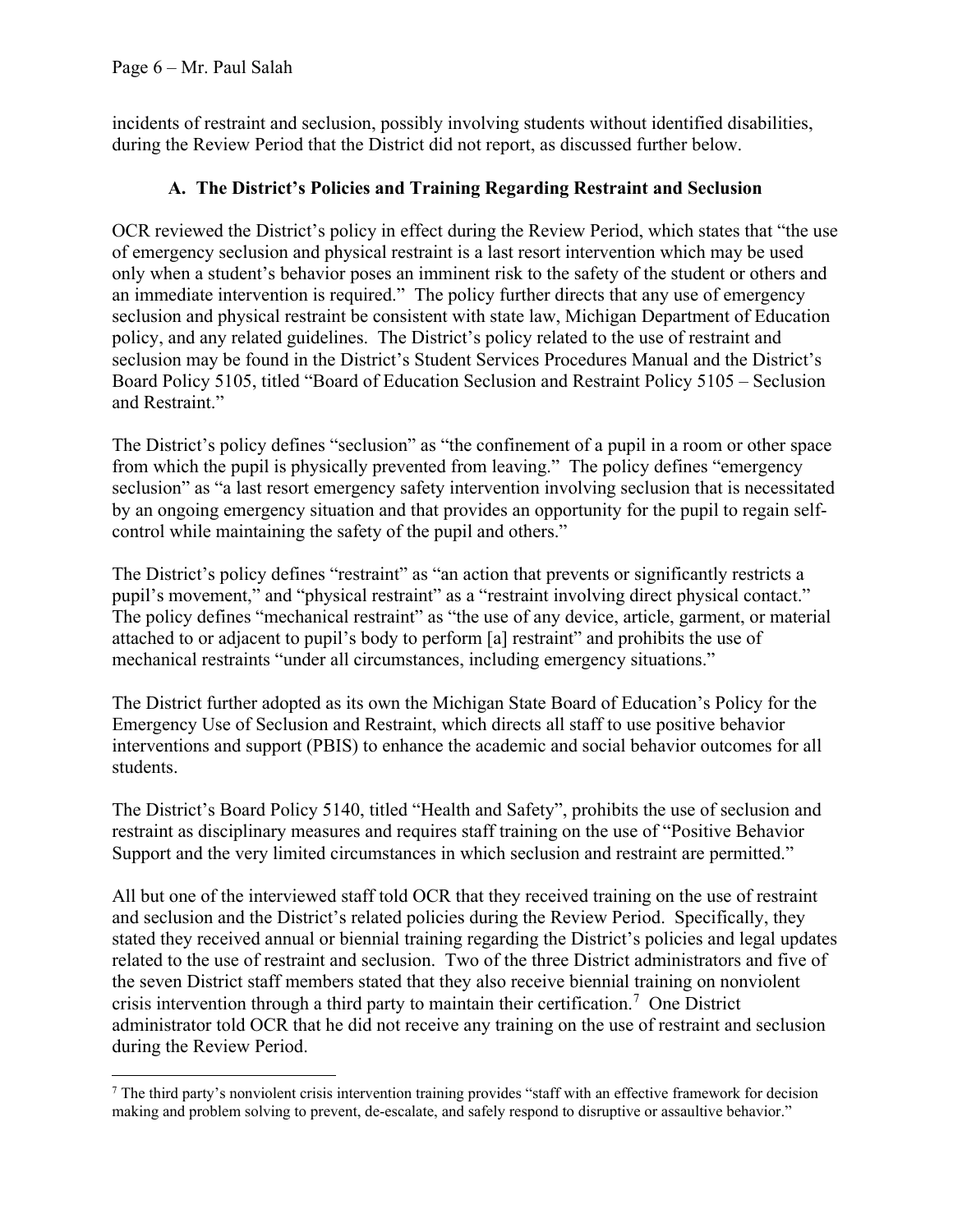Despite the biennial training, some District staff members did not understand the emergency circumstances in which the District permits the use of restraint and seclusion. For example, one District staff member stated that a student may be secluded for his or her own privacy and to allow a student to de-escalate. Two administrators and one staff member told OCR that the District's policy simply states that restraint or seclusion are to be used as a last strategy but did not identify the limited emergency circumstances in which to utilize the strategy.

Some District staff members OCR interviewed identified what constitutes a restraint and seclusion consistent with District policy and understood when to apply them per the District's policy. However, other staff did not know the definitions and how to apply them. For example, one administrator stated that a seclusion involved the removal of a student, while another District staff member told OCR that a seclusion may occur wherever the student is, such as a classroom or an office. A different staff member stated that a seclusion does not occur if staff remove all but one student from a classroom and ensure that the student remains in the classroom. Another staff member stated that a seclusion may be warranted when a student needs a sensory break. District staff members and administrators also gave definitions of the term "physical restraint" that were not consistent with District policy, including: specific holds dictated by a third-party training; utilizing interventions and techniques such as holding a student until the student is safe; preventing a student from doing something that may harm himself, herself, or others; escorting a student from one location to a seclusion room; and utilizing a hold to move a student to a place where the student and others are safe.

When asked to provide the District's policy regarding the use of mechanical restraints, many District employees stated that they did not receive training on the prohibition of mechanical restraints. Two District staff members and one District administrator asked OCR staff to define the term "mechanical restraint." One District administrator and one District staff member stated that they did not know the District's policy on mechanical restraints. One District staff member stated that the District's policy permitted the use of mechanical restraint as a last resort if a student is harming himself, herself, or others. One District staff member correctly stated that District policy prohibited the use of mechanical restraints; however, the staff member also expressed her mistaken belief that utilizing wheelchair escorts with arm restraints did not constitute a mechanical restraint.

#### **B. Documentation of Incidents of Restraint and Seclusion During the Review Period**

As part of its compliance review, OCR analyzed the District's practices for documenting incidents of restraints and seclusion during the Review Period, including its monitoring logs and documentation forms. OCR also interviewed District staff about these practices and forms.

The director told OCR that during the Review Period, the District tracked incidents of restraint and seclusion through monthly logs and documentation forms. Then, at the start of the 2019- 2020 school year, she stated that the District implemented a new online documentation system to track each incident of restraint and seclusion. She stated that, under the new system, staff input basic information related to the use of restraint and seclusion (e.g., the student's name, race, and medical information and the start and end times of the restraint and seclusion) onto the electronic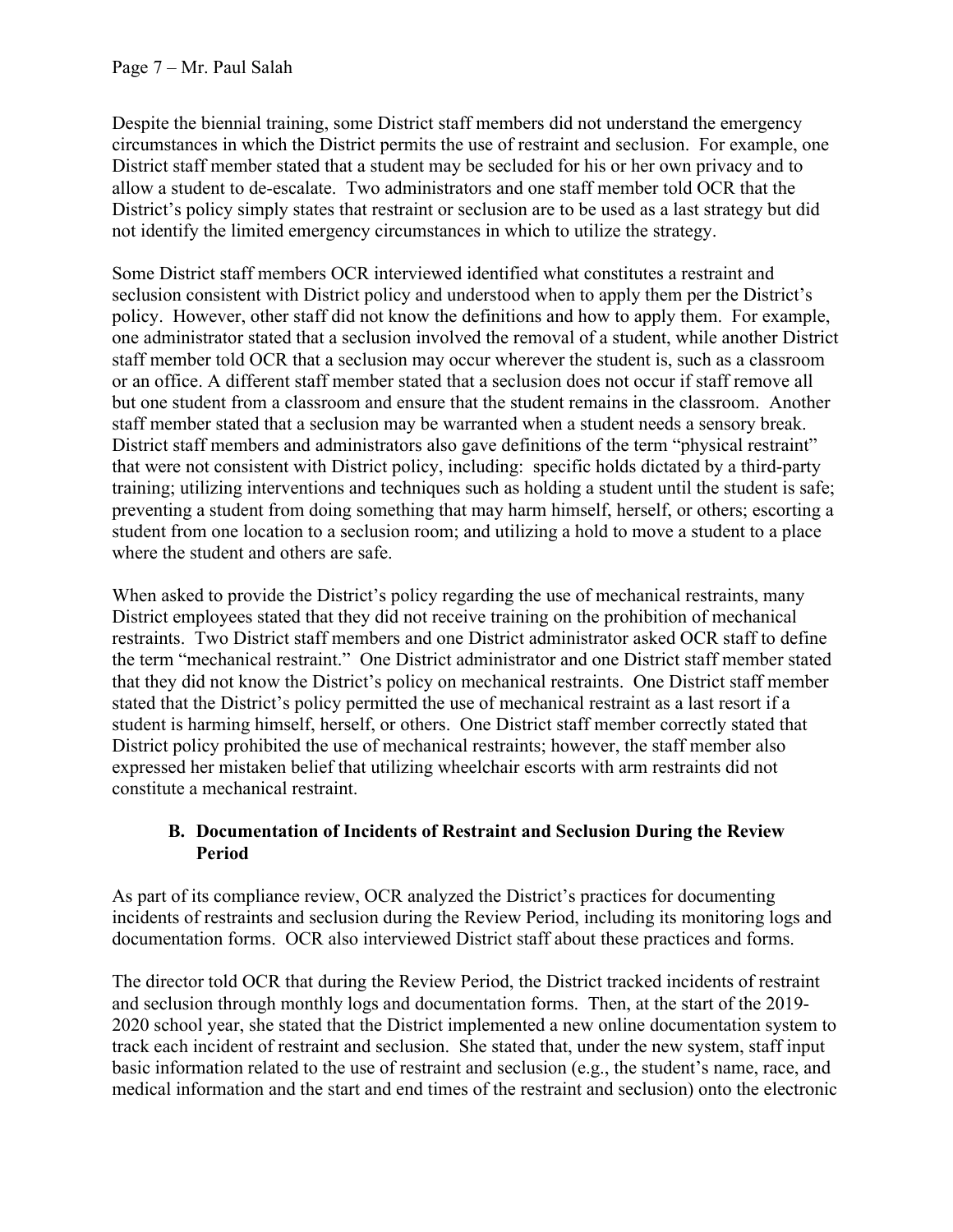portal, and the online system transcribes the information onto two separate forms: a documentation form and a debriefing form. She stated that staff must print each form and handwrite additional information related to the use of restraint and seclusion on the forms (e.g., the duration of the restraint and seclusion, whether extended time was utilized, etc.).

The District provided OCR with a three-page printout identifying the basic information that staff are required to input onto the online portal. The District also sent OCR a sample documentation form and a debriefing form, but the District did not indicate whether these forms are currently in use. OCR did not obtain completed documentation and debriefing forms from the District since it implemented its new online documentation system. The information below pertains to the District's prior documentation system that staff used during the Review Period.

## **1. Monthly Logs**

The director told OCR that District teachers were required to complete a monthly log identifying each incident of restraint and seclusion of District students. She stated that each log entry required: the date; the student's name, race, gender, age, grade, IEP eligibility, and medical condition; whether a restraint and seclusion occurred; and the District staff member's initials. Upon completion, teachers were to forward their monthly logs to the student support services xxxxxxxx xxxxxxxxx, who transcribed the information onto a spreadsheet. The District provided OCR with three different monthly log templates that were used during the Review Period and 4[8](#page-7-0) monthly logs completed by various staff during the Reporting Period.<sup>8</sup> All three of the monthly log templates were titled, "Seclusion/Restraint Data." The first template (template 1) contained columns labeled: "Student Name"; "Race"; "Gender"; "Age"; "Grade"; "Eligibility"; "Medical Condition"; Seclusion/Restraint"; and "Staff Initials." The second template (template 2) added a column labeled "Date" and the third template added a column labeled "Time" (template 3). None of the monthly log templates requested the name of the school.

OCR noted that 12 of the 48 monthly logs completed by District staff during the Reporting Period contained entries covering more than one month, and at least one referenced incidents that occurred over seven months. Only one of the 39 monthly log entries, spanning from September 2017 through March 6, 2018, noted zero incidents of restraints and seclusions. Thus, it is unclear whether the District required its teachers to submit a monthly log during months where there were zero incidents of restraint and seclusions.

Upon review of the monthly logs, OCR found that many entries were incomplete (e.g., entries were blank under columns labeled "Race," "Age," "Medical Condition," and/or "Staff Initials"). OCR noted that other entries were inaccurate. For example, under the column labeled "Medical Condition," one entry listed a student's eligibility (i.e., "OHI, EI"), while other entries appeared to describe student behaviors that led to the use of restraint and seclusion (e.g., "ran into parking lot trying to leave", "ran out of room", and "sudden refusal [to walk down a hall]").

<span id="page-7-0"></span><sup>&</sup>lt;sup>8</sup> The District provided 51 monthly logs; however, OCR determined that three monthly logs were duplicates of a prior submission to OCR.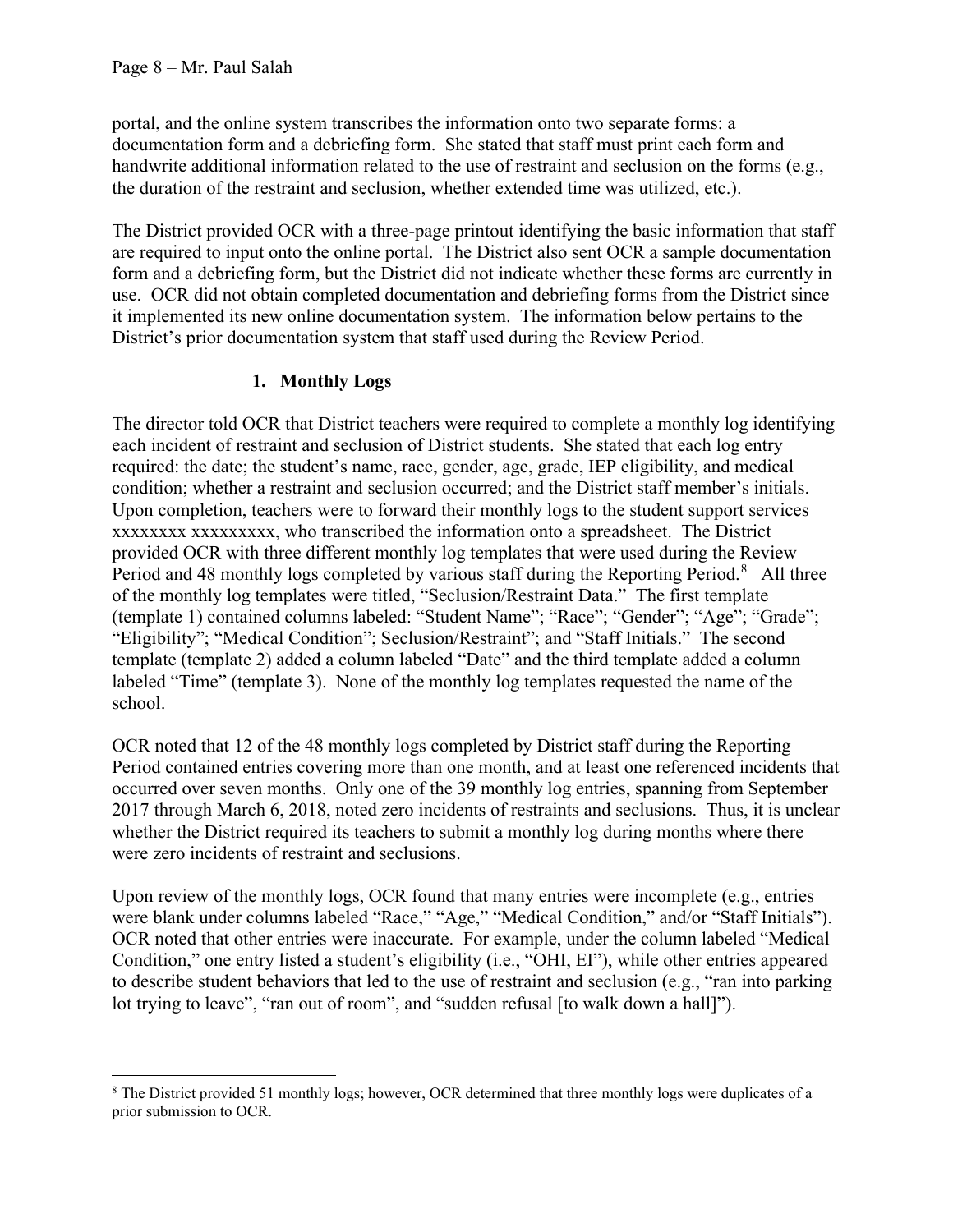OCR also found that staff completed the log forms in an inconsistent manner. For example, some template 1 "Seclusion/Restraint" column entries only identified whether the incident involved a restraint or a seclusion, while other entries included the date, time, and/or duration of the restraint or seclusion. Some "Student Name" column entries identified only the student's name while others also included the date. Some template 1 entries renamed the column titled "Race" as "Date/Time" and noted the date and timeframe of the restraint or seclusion. Some template 2 "Date" column entries reflected only the date of the restraint and seclusion, while others also included the time and/or timeframe of the restraint or seclusion. Template 3 "Time" column entries varied from noting the time, timeframe, and/or duration. While most "Seclusion/Restraint" column entries indicated whether the incident involved a restraint or seclusion, one entry stated "Hold."

Further, OCR found that 21 of the 325 restraints and seclusions that occurred during the Reporting Period were not reflected on any monthly logs. Based on a review of documentation related to the 21 incidents, OCR determined that they consisted of eight seclusions, five restraints, and eight incidents where OCR was unable to determine whether the student was restrained or secluded as the District's documentation was missing, incomplete, and/or contradictory.

# **2. Documentation Forms**

In addition to completing monthly logs during the Review Period, District teachers were required to complete a documentation form for each incident involving a restraint or seclusion. The director told OCR that the type of form utilized by staff varied by school, school year, and/or staff preference. The director stated that staff did not always complete the required documentation forms.

The District identified three forms approved for use by District staff during the Review Period:

- the Michigan Department of Education Seclusion and Restraint Documentation Form (the Michigan DOE Form);
- the Emergency Seclusion Emergency Physical Restraint Documentation Form (the Emergency Seclusion and Restraint Form); and
- The Behavior Intervention Documentation Report (the Behavior Intervention Form).

The Emergency Seclusion and Restraint Form is a two-page document, the second page of which is titled "Emergency Seclusion Emergency Physical Restraint Debriefing Form." Of the 195 Emergency Seclusion and Restraint Forms provided to OCR by the District, none contained the Emergency Seclusion Emergency Physical Restraint Debriefing Form. The Behavior Intervention Form is a three-page document, but none of the 28 Behavior Intervention Forms provided to OCR by the District contained the third page, which appears to act as notice to students' parents regarding the use of restraint and/or seclusion. For example, the third page requires the identification of the type of restraint and/or seclusion used, a description of the behaviors that occurred prior to the use of restraint and/or seclusion, and the length of time it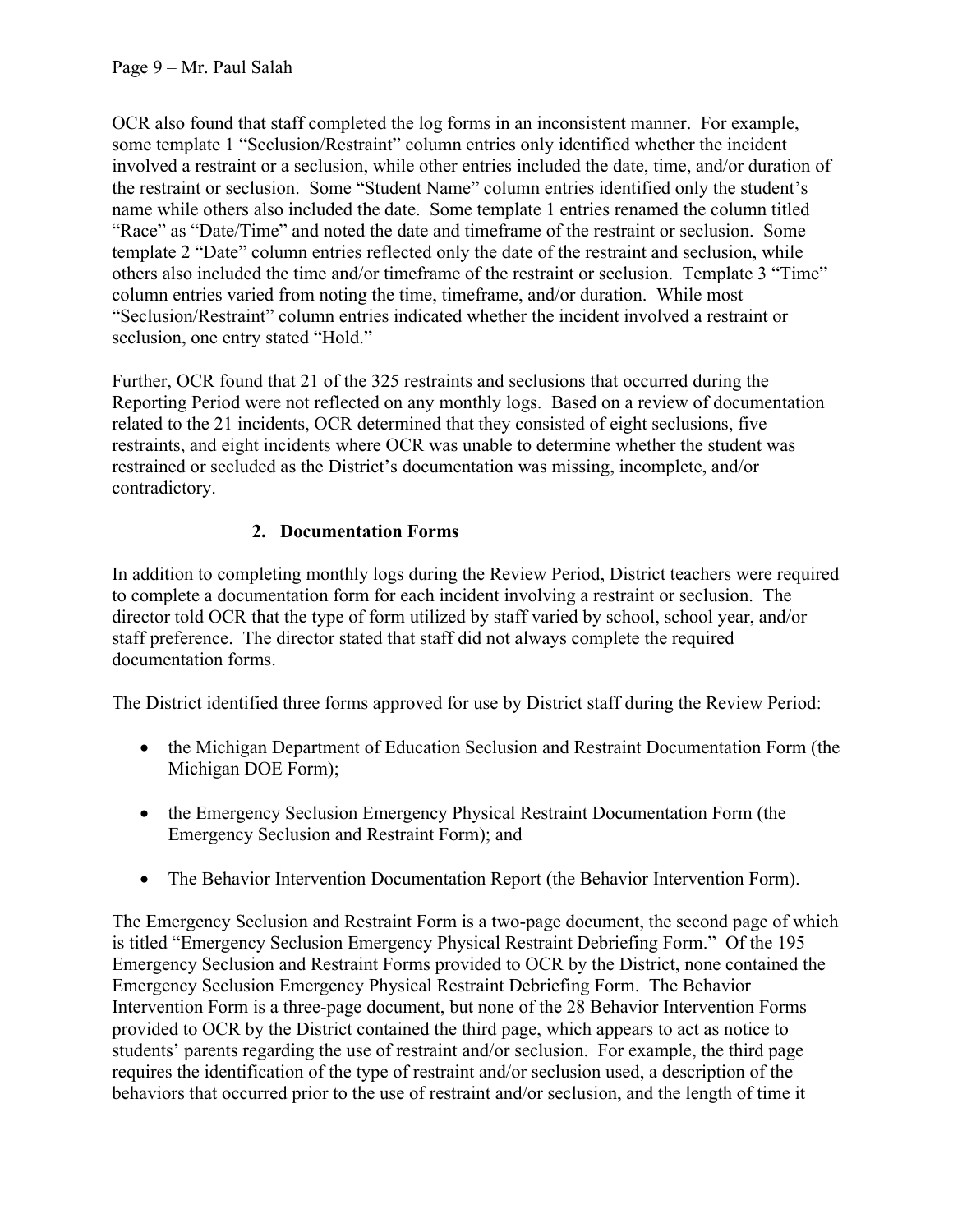took for the student to "recover." Page three of the Behavior Intervention Form further states, "If you have any questions or concerns, please contact your student's teacher."

OCR found that various forms approved for use by the District during the Review Period, including the Michigan DOE Form, the Emergency Seclusion and Restraint Form, and the Behavior Intervention Form, did not request certain information necessary for the District to determine if the restraint or seclusion of a student resulted in a denial of FAPE. For example:

- Despite the District's requirement that administrator notification be given after each incident of restraint and seclusion, neither the Michigan DOE Form nor the Behavior Intervention Form required that staff document whether an administrator was notified after the use of restraint or seclusion. Without this notification, administrators may not have been aware when a student was subjected to one or more restraints or seclusions that denied the student a FAPE or that should have triggered a reevaluation.
- The Behavior Intervention Form did not require that staff document whether the student subjected to restraint and seclusion had a known medical condition. While the Emergency Seclusion and Restraint Form required that staff indicate whether a student had a known medical condition, the form did not require staff to identify or describe the medical condition. This omission could impact staff members' responses to students whose medical conditions could be impacted by the use of restraint and seclusion, thus resulting in a denial of a FAPE.
- The Emergency Seclusion and Restraint Form did not require the name of the staff member completing the form or the identities of all staff members involved in the use of restraint or seclusion. Without this information, the District could encounter difficulties in identifying and training staff members who restrain and/or seclude students in a manner that denies these students FAPE.

The District submitted to OCR 225 documentation forms completed during the Reporting Period: 195 Emergency Seclusion and Restraint Forms, 28 Behavior Intervention Forms, and two Michigan DOE Forms. OCR found that documentation forms were not completed for 100 of the 325 incidents of restraint and seclusion that occurred during the Reporting Period. These 100 incidents consisted of 62 seclusions, 25 restraints, and 13 incidents in which OCR was unable to determine whether the student was restrained or secluded, as documentation was missing, incomplete, and/or contradictory.

Of the 225 documentation forms reviewed by OCR, 178 forms were missing information needed to ascertain whether staff had followed District policies and used restraint or seclusion properly. Missing information included: whether the incident involved a restraint or seclusion; the start and end times of the restraint or seclusion; the total duration of the restraint or seclusion; which staff member initiated the restraint or seclusion; whether and/or why extended time was utilized during the incident; whether the student had a known medical condition; what precipitated the student's behavior; strategies used by staff to deescalate the student; whether or when the student's parent was notified of the incident; whether the student's parent received a written report; and whether or when a District administrator was notified of the incident. Staff did not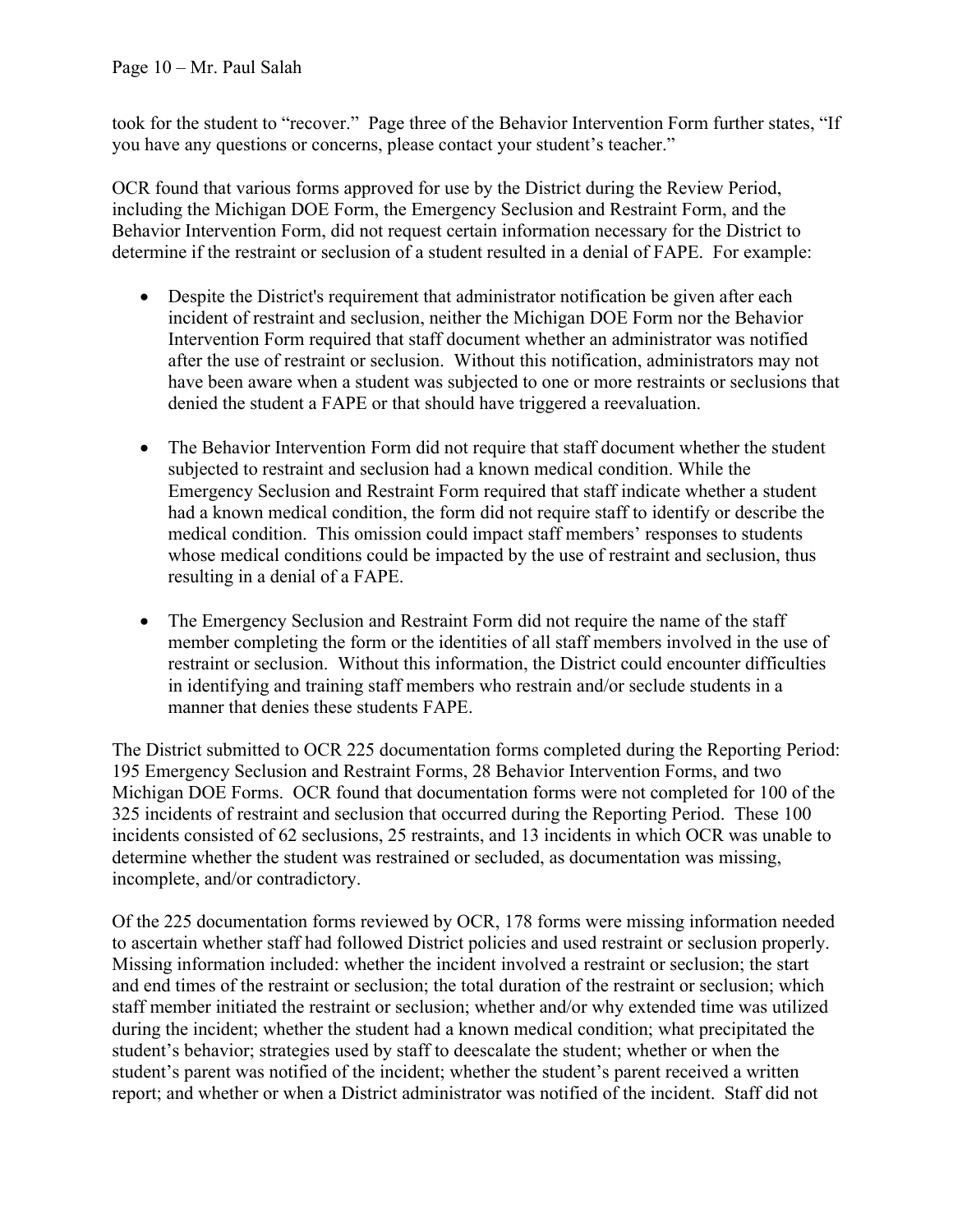document the start and end times of a restraint or seclusion on 39 of the 223 forms that required such times. Staff also did not record the duration of the restraint or seclusion on 70 forms. In addition, many documentation forms contained contradictory and inaccurate information. For example, one form stated that a student was restrained from 3:45 p.m. until 3:47 p.m., but then stated that the restraint lasted a total of five minutes. Another form stated that a student was secluded from 11:52 a.m. until 12:27 p.m., but then stated that the seclusion lasted only 13 minutes. Additionally, although many forms defined the use of "extended time," in part, as the seclusion of elementary school students past 15 minutes, one form stated that extended time was not utilized during a 44-minute seclusion of a 4<sup>th</sup>-grade student.

OCR found that District staff also completed the documentation forms in an inconsistent manner. For example, the director told OCR that where forms required the start time, end time, and duration of the restraint or seclusion, staff should have noted all three. Yet one District staff member told OCR that she believed the duration encompassed the time period from when the student started the behavior that led to the use of restraint or seclusion through the end of the student's process of de-escalation after the restraint or seclusion ended. Additionally, OCR found that some staff members altered documentation forms by inserting handwritten columns titled "Open" and "Closed," and by noting times under each column. One District staff member told OCR that the handwritten times indicated when staff members opened and closed the door while a student was secluded. This staff member completed a documentation form indicating that a student was secluded from  $1:14$  p.m. until  $1:21$  p.m., for a total of six minutes; she also inserted handwritten columns indicating that the door was closed at 1:14, opened at 1:15, closed at 1:20, and opened at 1:21. When asked how long the student was secluded, the staff member told OCR that, according to the handwritten notations, the seclusion lasted two minutes; she stated that she did not know why the duration on the form indicated that the student was secluded for six minutes.

Because of the missing and inconsistent documentation, OCR was unable to determine in many instances whether students were restrained or secluded and, if so, for how long during the Reporting Period.

#### **3. District Notification of Restraint and Seclusion Incidents to Parents and Administrators**

When OCR requested the District's communications with parents regarding its policies, procedures, and practices related to the use of restraint and seclusion for students with disabilities, the District responded that it "do[es] not hold [D]istrict-wide parent seminars or place in broad communication written details around the practice of restraint and seclusion." The director told OCR that during the Review Period, the District's policy required that staff notify parents after each restraint and seclusion of their child, but the policy did not dictate the method of notification. She stated that staff could notify parents via phone call, e-mail, or a copy of the documentation form. The director also acknowledged that some District staff members did not provide any form of parent notification after engaging in a restraint and seclusion. Thus, a student could have been subjected to multiple restraints and seclusions without his or her parent or guardian's knowledge. Upon review of the District's documentation related to the 325 incidents of restraint and seclusion identified during the Reporting Period, OCR found that 116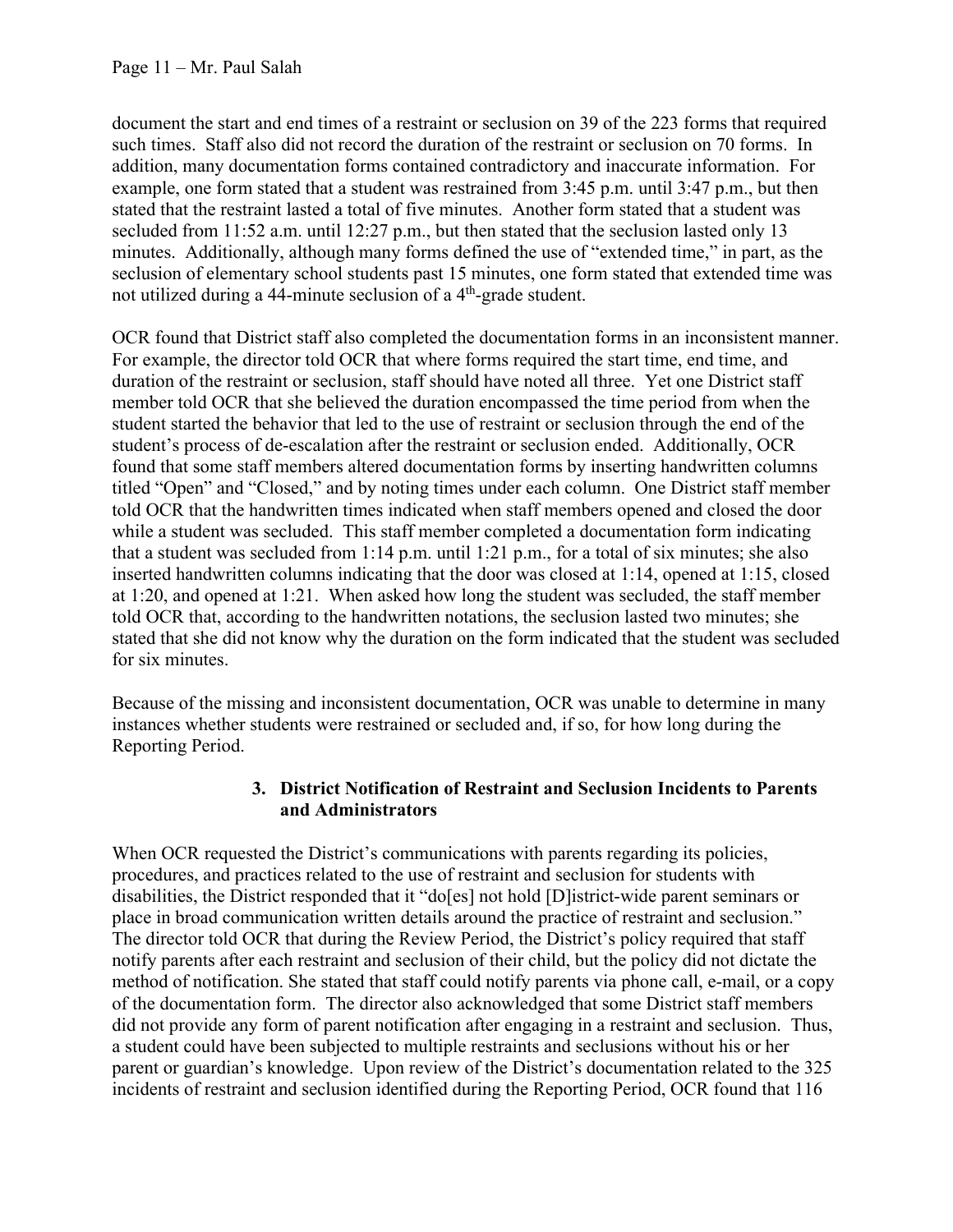incidents of restraint and seclusion did not have any documentation of parent notification. OCR found that parent notification was provided: via written report on 141 occasions; via phone call on 25 occasions; via Class Dojo<sup>[9](#page-11-0)</sup> on 24 occasions; via text on three occasions; via e-mail on two occasions; in person on one occasion; and via a daily note on one occasion. Twelve incidents of restraint and seclusion had documentation of parent notification, but the method of notification was omitted.

In terms of notifying District administrators of the use of restraint and seclusion, the director told OCR that each incident of emergency restraint and seclusion "requires immediate administrator notification." During the Reporting Period, OCR found that District staff reported 189 incidents of restraint and seclusion to District administrators. OCR was unable to determine if District staff notified administrators of 136 incidents of restraint and seclusion as documentation for seven incidents and did not note whether notification was given, 29 documentation forms did not ask whether notification was given, and 100 incidents did not have any documentation indicating that notification was given.

## **C. Overview of District Use of Restraint or Seclusion During the Reporting Period**

OCR received information regarding 325 incidents of restraint and seclusion in the District during the Reporting Period. These incidents involved 38 District students with disabilities across nine schools. None of the 325 incidents involved students without disabilities:

- Highland Elementary School had 48 students with disabilities (13% of the student population) in the 2017-2018 school year and 50 (13%) in the 2018-2019 school year. During the 2017-2018 school year, 9 students (19% of students with disabilities) were restrained and/or secluded, and 10 students (20% of students with disabilities) were restrained and/or secluded in the 2018-2019 school year through January 17, 2019, based on the limited documentation submitted to OCR. Highland Elementary School had the highest number of restraint and seclusion incidents at the District during the Reporting Period, representing 198 (61%) of the 325 total incidents.
- Lakewood Elementary School had 57 students with disabilities (11% of the student population) in the 2017-2018 school year, and 58 (12%) in the 2018-2019 school year. During the 2017-2018 school year, 3 students (5% of student with disabilities) were restrained and/or secluded based on the limited documentation submitted to OCR. The District did not submit any documentation for this school for the 2018-2019 school year, leaving unclear if the school had no restraints or seclusions that year or staff did not document them. Lakewood Elementary School had the second highest number of restraint and seclusion incidents at the District during the Reporting Period, representing 50 of the 325 (15%) incidents across both school years.

<span id="page-11-0"></span><sup>9</sup> Per the company's website, ClassDojo is "a school communication platform that teachers, students, and families use to build close-knit communities by sharing what's being learned in the classroom home through photos, videos, and messages."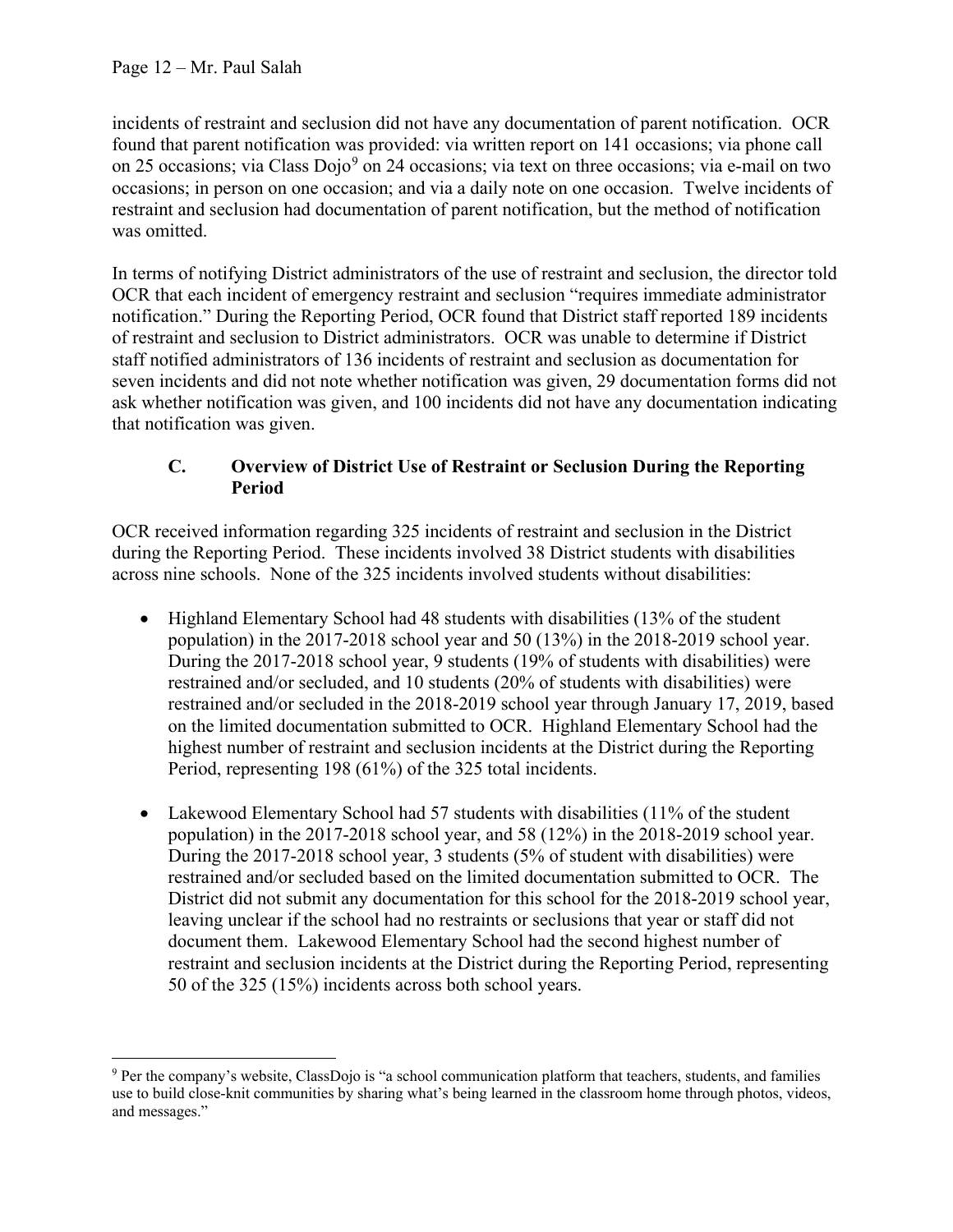- Milford High School had 230 students with disabilities (15% of the student population) in the 2017-2018 school year, and 247 (15%) in the 2018-2019 school year. During the 2017-2018 school year, 5 students (2% of students with disabilities) were restrained and/or secluded, and 5 students (2% of students with disabilities) were restrained and/or secluded in the 2018-2019 school year through January 17, 2019, based on the limited documentation submitted to OCR. Milford High School had the third highest number of restraint and seclusion incidents at the District during the Reporting Period, representing 26 of the 325 (8%) incidents across both school years.
- Johnson Elementary School had 55 students with disabilities (12% of the student population) in the 2017-2018 school year, and 53 (12%) in the 2018-2019 school year. During the 2017-2018 school year, 3 students (5% of student with disabilities) were restrained and/or secluded, and 3 students (6% of students with disabilities) were restrained and/or secluded during the 2018-2019 school year through October 4, 2018, based on the limited documentation submitted to OCR. Johnson Elementary School represented 18 of the District's 325 (6%) incidents of restraint and seclusion during the Reporting Period.
- Muir Middle School had 119 students with disabilities (14% of the student population) in the 2017-2018 school year, and 113 (13%) in the 2018-2019 school year. During the 2017-2018 school year, 1 student (0.8% of students with disabilities) was restrained and/or secluded, and 1 student (0.9% of students with disabilities) was restrained and/or secluded in the 2018-2019 school year through February 28, 2019, based on the limited documentation submitted to OCR. Muir Middle School represented 12 of the District's 325 (4%) incidents of restraint and seclusion during the Reporting Period.
- Oak Valley Middle School had 69 students with disabilities (9% of the student population) in the 2017-2018 school year, and 63 (9%) in the 2018-2019 school year. During the 2017-2018 school year, 2 students (3% of students with disabilities) were restrained and/or secluded based on the limited documentation submitted to OCR. The District did not submit any documentation for this school for the 2018-2019 school year, leaving unclear if the school had no restraints or seclusions that year or staff did not document them. Oak Valley Middle School represented 10 of the District's (3%) incidents of restraint and seclusion during the Reporting Period.
- Kurtz Elementary School had 53 students with disabilities (11% of the student population) in the 2017-2018 school year, and 53 (12%) in the 2018-2019 school year. During the 2017-2018 school year, 2 students (4% of students with disabilities) were restrained and/or secluded based on the limited documentation submitted to OCR. The District did not submit any documentation for this school for the 2018-2019 school year, leaving unclear if the school had no restraints or seclusions that year or staff did not to document them. Kurtz Elementary School represented 7 of the District's 325 (2%) incidents of restraint and seclusion during the Reporting Period.
- Heritage Elementary School had 79 students with disabilities (13% of the student population) in the 2017-2018 school year, and 77 (13%) in the 2018-2019 school year.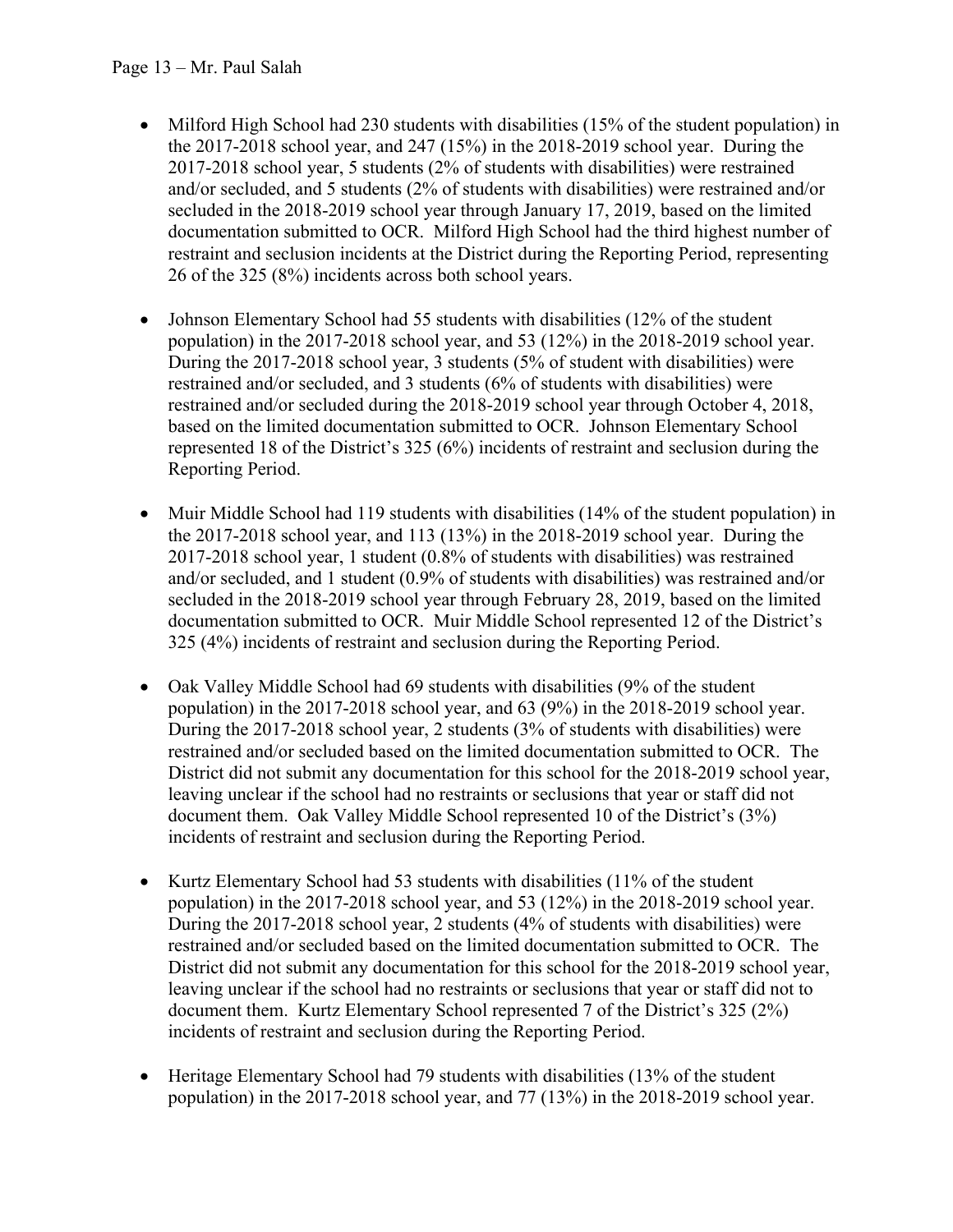During the 2017-2018 school year, 2 students (3% of students with disabilities) were restrained and/or secluded, and 1 student (1% of students with disabilities) was restrained and/or secluded during the 2018-2019 school year through November 12, 2018, based on the limited documentation submitted to OCR. Heritage Elementary School represented 3 of the District's 325 (1%) incidents of restraint and seclusion during the Reporting Period.

• White Lake Middle School had 106 students with disabilities (13% of the student population) in the 2017-2018 school year, and 100 (13%) in the 2018-2019 school year. During the 20017-2018 school year, 1 student (0.9% of students with disabilities) was restrained and/or secluded. The District did not submit any documentation for this school for the 2018-2019 school year, leaving unclear if the school had no restraints or seclusions that year or staff did not document them. White Lake Middle School represented 1 of the District's 325 (less than 1%) incidents of restraint and seclusion during the Reporting Period.

During the Reporting Period, 25 District students experienced more than one restraint and seclusion. Students with the highest number of restraints or seclusions included the following and most were enrolled at Highland Elementary School:

- One Highland Elementary School student was restrained and/or secluded 43 times;
	- o staff did not properly document the duration of 16 of the 43 incidents, with the remaining 27 incidents amounting to the student being restrained and/or secluded for 130 minutes;
- One Highland Elementary School student and one Lakewood Elementary School student were each restrained and/or secluded 32 times;
	- o staff did not properly document the duration of 14 of the 32 Highland Elementary School student's incidents, with the remaining 18 incidents amounting to the student being restrained and/or secluded for 210 minutes;
	- o staff did not properly document the duration of 28 of the 32 Lakewood Elementary School student's incidents, with the remaining 4 incidents amounting to the student being restrained and/or secluded for 63 minutes;
- One Highland Elementary School student was restrained and/or secluded 24 times;
	- o staff did not properly document the duration of 18 of the 24 incidents, with the remaining 6 incidents amounting to the student being restrained and/or secluded for 64 minutes;
- One Highland Elementary School student was restrained and/or secluded 22 times;
	- o staff did not properly document the duration of 9 of the 22 incidents, with the remaining 13 incidents amounting to the student being restrained and/or secluded for 87 minutes;
- One Highland Elementary School student was restrained and/or secluded 19 times;
	- o staff did not properly document the duration of 4 of the 19 incidents, with the remaining 15 incidents amounting to the student being restrained and/or secluded for 112 minutes;
- One student who attended Muir Middle School and Milford High School was restrained and/or secluded 17 times;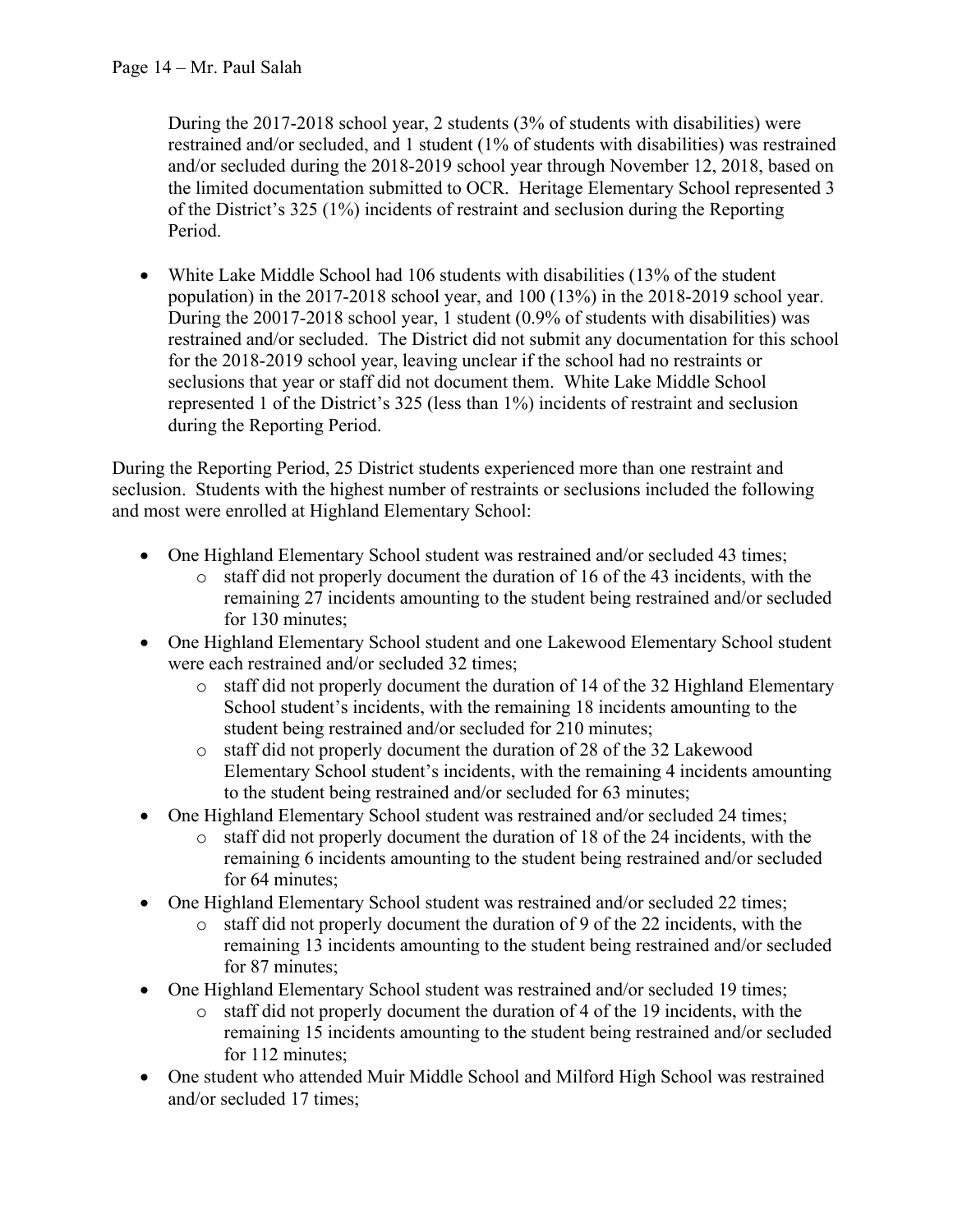- $\circ$  staff did not properly document the duration of 13 of the 17 incidents, with the remaining 4 incidents amounting to the student being restrained and/or secluded for 32 minutes;
- One Lakewood Elementary School student was restrained and/or secluded 16 times; and
	- o staff did not properly document the duration of 14 of the 16 incidents, with the remaining 2 incidents amounting to the student being restrained and/or secluded for 140 minutes;
- One Highland Elementary School student was restrained and/or secluded 15 times;
	- o staff did not properly document the duration of 9 of the 15 incidents, with the remaining 6 incidents amounting to the student being restrained and/or secluded for 28 minutes.

During the Reporting Period, there were 87 restraint incidents involving 27 District students across eight schools. OCR was unable to determine the duration of 42 of these restraints, which involved 23 District students across eight schools, because the District's documentation was missing, incomplete, and/or contradictory. Of the 44 incidents with known durations, restraint times ranged from one minute to 120 minutes.

OCR was unable to determine whether mechanical restraints were utilized in 82 of the 87 restraints because 25 restraints did not have accompanying documentation forms, 49 restraints had accompanying documentation forms that did not require staff to specify the type of restraint used, and eight restraints had documentation forms that only required staff to select if they used a wheelchair escort with or without arm restraints.

During the Reporting Period, there were 220 seclusion incidents involving 28 District students across nine schools. OCR was unable to determine the duration of 141 seclusion incidents involving 25 District students across nine schools because documentation was missing, incomplete, and/or contradictory. Of the 79 incidents with known durations, seclusion times ranged from one minute to 100 minutes.

During the Reporting Period, there were 18 incidents involving eight District students across three schools in which OCR was unable to determine whether the students were restrained or secluded because documentation was missing, incomplete, and/or contradictory. Of these 18 incidents, OCR was unable to determine the duration of 10 involving four District students across three schools due to missing, incomplete, and/or contradictory documentation. The remaining eight incidents had duration times noted that ranged from one minute to 30 minutes.

### **D. FAPE-Related Compliance Concerns**

OCR found multiple instances in the District's documentation of students with disabilities for which the use of restraint and seclusion raised FAPE and Section 504 procedural concerns. Interviews with District staff also raised these procedural concerns. OCR interviewed five District staff members who participated in IEP meetings and were involved in the restraint and seclusion of eight District students during the Reporting Period. The eight District students experienced between three to 43 restraints and/or seclusions during the Reporting Period.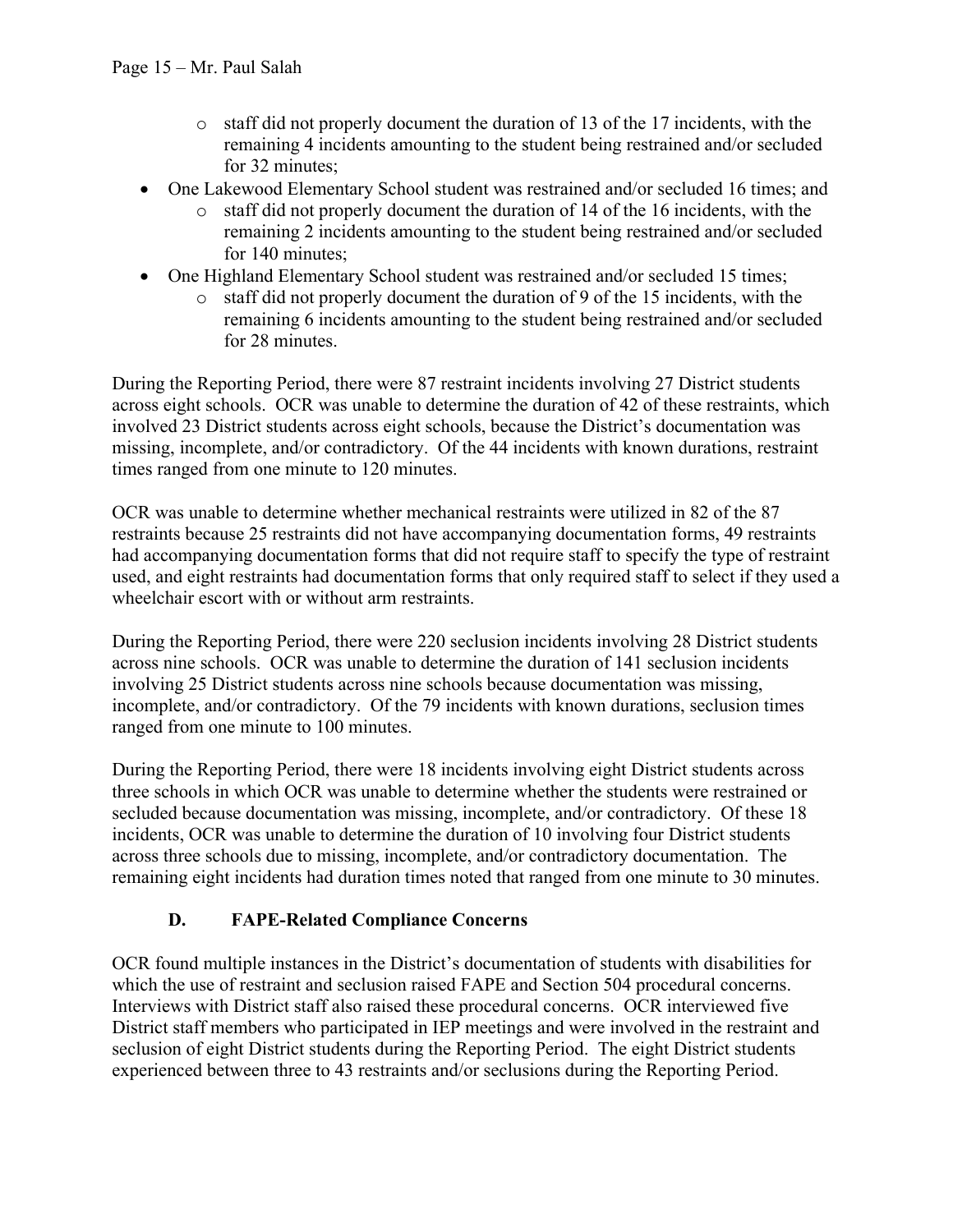As noted above, a school's repeated use of restraint or seclusion may suggest that the student's current array of regular or special education and related aids and services is not sufficient to provide FAPE and reevaluating the student and/or their services and aids may be appropriate. According to interviewed staff, only one of these eight students was reevaluated during the Reporting Period due to the use of restraint and seclusion.

Three out of four District administrators interviewed by OCR stated that they did not know if the District had policies or rules regarding when a student with a disability should be reevaluated after the use of a restraint or seclusion. OCR's review of the IEPs of students subjected to numerous restraints and seclusions during the Reporting Period indicated that District staff often did not timely reconvene these students' IEP teams after numerous incidents of restraint and seclusion.

• One Highland Elementary School student, who had an IEP because of her emotional impairment, was subjected to 32 restraints and seclusions during the Reporting Period. OCR was unable to determine whether the student was restrained or secluded during one of those incidents due to conflicting documentation completed by staff. Documentation for 18 of the 32 incidents indicated that the student missed three hours and 35 minutes of educational instruction while she was restrained and/or secluded over a period of 15 school days. Due to the District's conflicting or incomplete documentation, OCR was unable to determine the duration of the student's remaining 14 restraints and seclusions, the total amount of time the student missed educational instruction during the Reporting Period, or whether the District provided for the recoupment of the lost instructional time.

Furthermore, though the student was subjected to 32 restraints and seclusions between September 27, 2017, and June 7, 2018, at no point did the student's IEP team convene to consider whether a change to the student's placement or revision of her IEP would be appropriate with regard to the use of restraints or seclusions. The student's IEP team acknowledged that the student's behavior was impacting her ability to keep up with the third-grade curriculum, noting that "[b]eing touched always sets her off." All of the student's IEPs stated that if her behavior escalated to the point that she was a danger of harming herself, others, or becoming destructive to property and did not remove herself from the situation, she could be directed to an alternative location until she regained control of herself.

OCR interviewed the student's teacher, who stated that the District did convene an IEP meeting to change the student's placement to a center-based program located outside the District at the beginning of the 2018-2019 school year. However, the District did not provide any documentation to substantiate that this meeting occurred or that the student's placement was changed and that such change was made in conformance with procedural requirements.

• OCR also reviewed the IEPs in effect for the Highland Elementary School student who was subjected to 43 incidents of restraint and seclusion between October 3, 2017, and December 18, 2018. The student was subjected to five restraints and 37 seclusions; OCR was unable to determine whether the student was subjected to a restraint or a seclusion on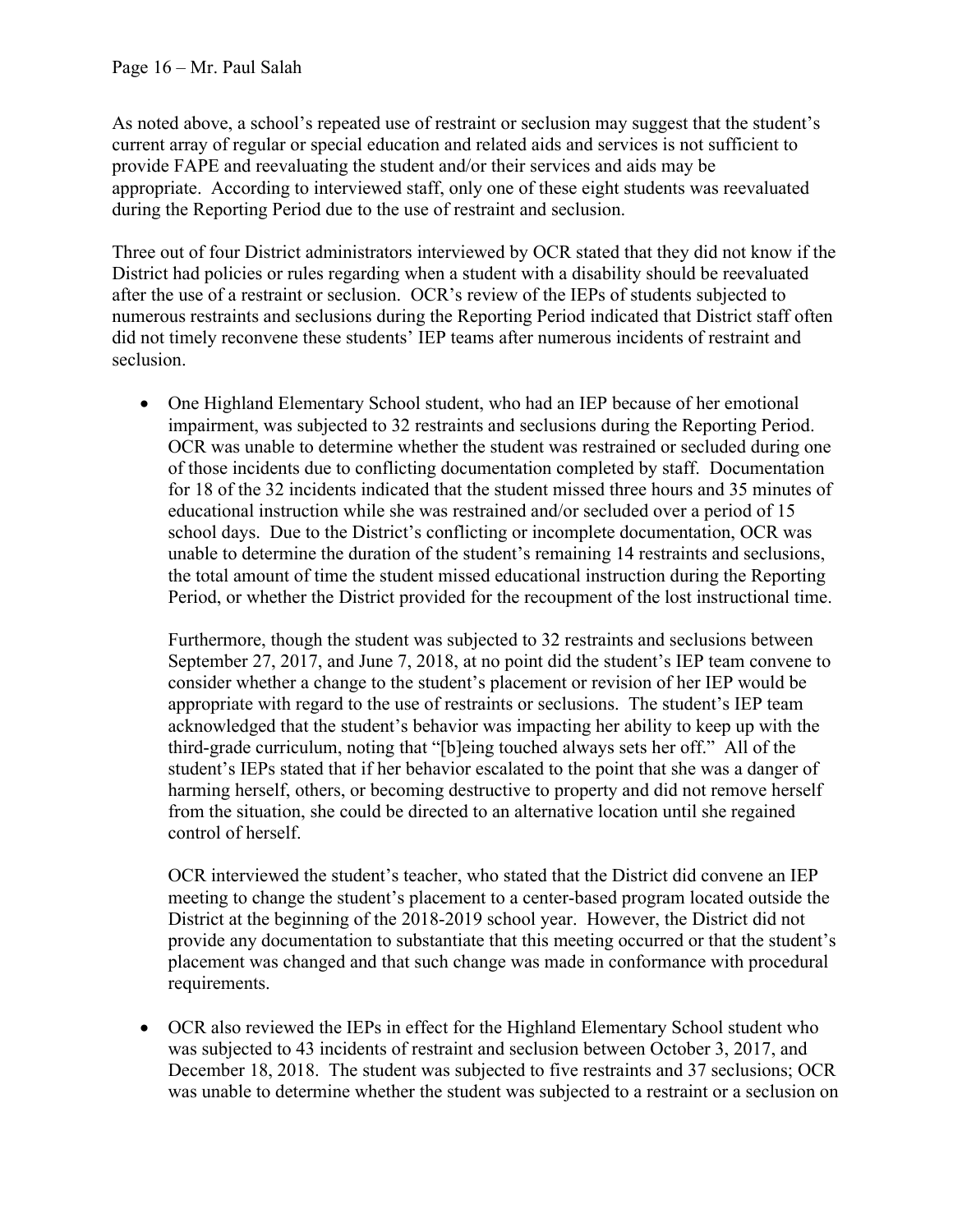one occasion due to inconsistent documentation. OCR noted that the student's IEP did not provide for the use of restraint and seclusion as a method for addressing the student's behavior. The District also provided an undated copy of the student's Behavior Intervention Plan (BIP). As the BIP was not dated, OCR could not determine whether it was in effect during the Reporting Period. However, the student's BIP identified various interventions to address the student's behavior, and the use of restraint or seclusion was not included.

After 15 incidents of restraint and seclusion, the student IEP team met for an annual review of the student's IEP in May 2018. While the team mentioned the student's behaviors and their impact on his education, the team did not make any changes to the student's IEP to specifically address the District's repeated restraints and seclusions of the student. The student was subsequently subjected to 28 additional restraints and seclusions. When OCR asked the student's teacher whether the District convened an IEP meeting to discuss the behavior interventions, she stated they tried different techniques with the student and discussed whether the student's placement was correct at the end of the 2017-2018 school year, but they did not change his placement until after the 2018- 2019 school year.

• OCR also reviewed the IEPs in effect for the Lakewood Elementary School student who was subjected to 32 incidents of restraint and seclusion over a period of 48 calendar days within the Reporting Period. While OCR determined that the student was secluded on 27 occasions, OCR could not determine whether the student was restrained and secluded during the remaining five incidents due to incomplete and inconsistent documentation. Although the student's IEPs required adult support for behavior intervention and to redirect the student's behavior, the IEPs did not provide for the use of restraint and seclusion. The student's IEPs also required that staff implement the student's Behavior Plan. Because the District did not to provide OCR with a copy of the student's Behavior Plan, OCR was unable to determine whether the plan provided for the use of restraint and seclusion.

After 24 incidents of restraint and seclusion, the student's IEP team reconvened to conduct an annual review of the student's IEP, not due to the numerous incidents of restraint and seclusion. The student's teacher told OCR that she participated in monthly or bi-monthly meetings to discuss students' behaviors and utilizing different strategies, but she did not recall discussing behavior interventions or calling for a re-evaluation or convening an IEP meeting for this particular student to address the District's repeated use of restraints and seclusions.

• During the Reporting Period there were five known incidents involving the use of mechanical restraints (wheelchair escorts with arm restraints) involving one Milford High School student. The student had an IEP for a disability classified as "other health impairment." His IEPs provided for support sensory strategies and equipment use in both the classroom and sensory break spaces, as well as other strategies in his positive behavior support plan. The student's IEPs and behavioral support plan did not provide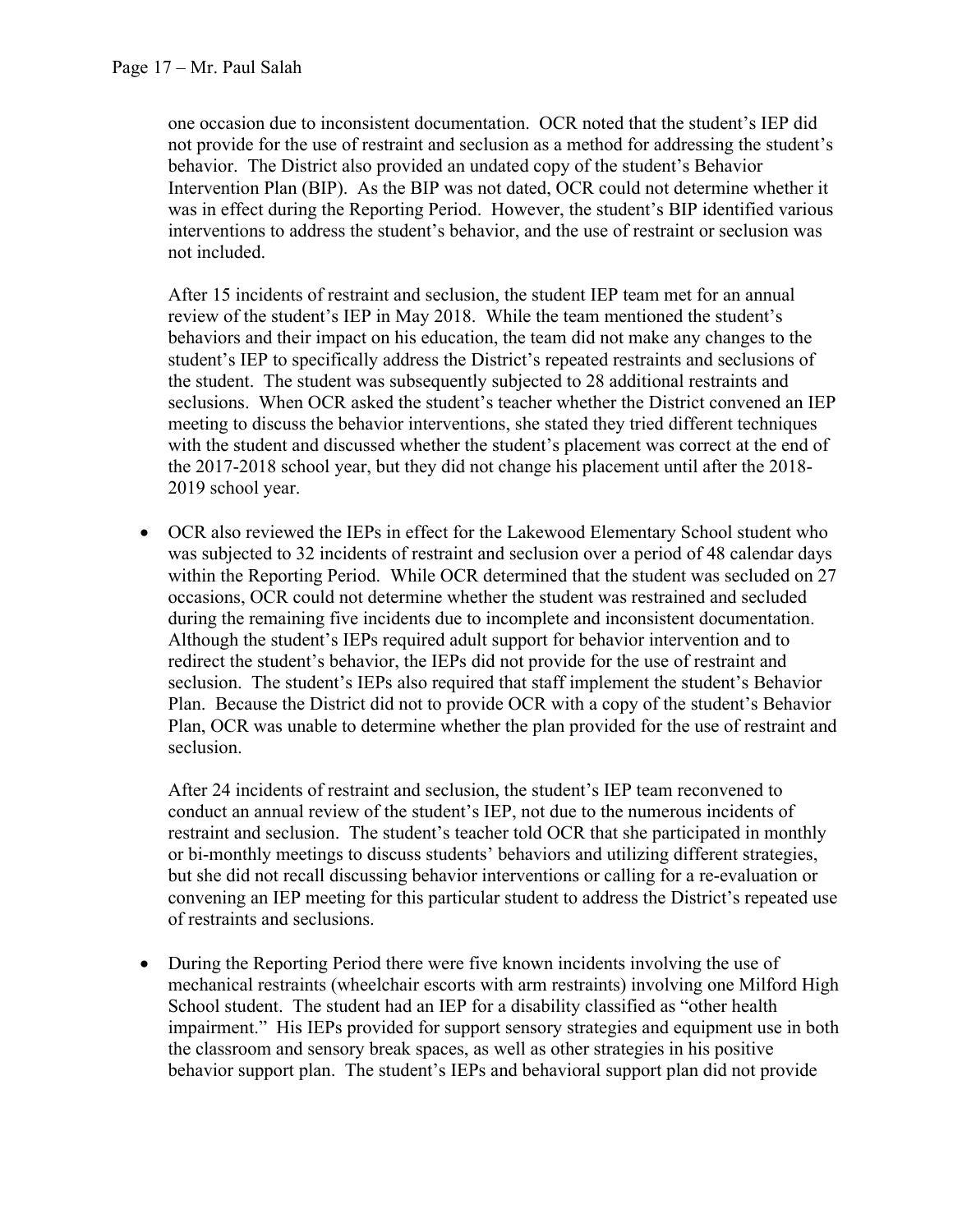for the use of restraint and seclusion, though they did provide for the use of an adult stroller with safety apparatus for certain community outings.

OCR staff interviewed the teacher involved in all five mechanical restraint incidents, who stated that the student was placed in a wheelchair to escort him from the classroom to the sensory room while two staff members held his arms down to prevent him from grasping at staff. She told OCR that she did not believe the incidents amounted to mechanical restraints, as the student was not strapped to the wheelchair. She stated that the student did not use a wheelchair and did not have physical limitations that prevented him from walking from the classroom to the sensory room. She also stated that the student's IEPs did not identify the use of a wheelchair as a disability related aid or service during the Reporting Period.

The teacher also described 30-to-45-second holds where District staff would hold the student's arms so he could not hit or pinch. She stated that these holds were also used to restrain the student, and she described an incident where District staff restrained the student with a hold that lasted for five minutes. Again, the student's IEPs did not provide for the use of such holds.

#### **V. Voluntary Resolution and Conclusion**

OCR's review of information to date indicates that the District did not document many instances of restraint and seclusion during the Reporting Period. The District did not have any documentation forms for 100 of the 325 incidents of seclusion or restraint over the Reporting Period. OCR's review of the District's documentation also indicates that the District did not accurately document the length of each restraint and seclusion in a consistent manner. In 39 incidents the documentation did not include a start and/or end time and in 70 incidents the documentation forms did not include the duration. OCR also identified multiple incidents where the District did not document the nature of the restraint or seclusion imposed and other relevant information, such as whether District staff notified administrators and parents of the restraint or seclusion. As discussed above, OCR was unable to determine the duration of 14 restraints and seclusions of one student, and thus could not determine the total amount of time the student did not receive educational instruction. This lack of consistent documentation was not isolated. Almost every student who was restrained or secluded had at least one incomplete or inconsistent documentation of the restraint or seclusion. In interviews with District staff, they were unable to consistently explain how they were supposed to fill out the documentation forms and several were not sure how to use the forms despite biennial training provided by the District.

The evidence reviewed thus far indicates that the lack of documentation and the numerous instances of inaccurate documentation occurred because:

• District staff lacked proper training on the definitions of mechanical restraint, physical restraint, and seclusion, and how the definitions of these terms differ from time-outs, escorts, and terminology used in CPI training. For example, when asked to provide the District's policy regarding the use of mechanical restraints, four District employees stated that they did not receive training on the use of mechanical restraints and two District staff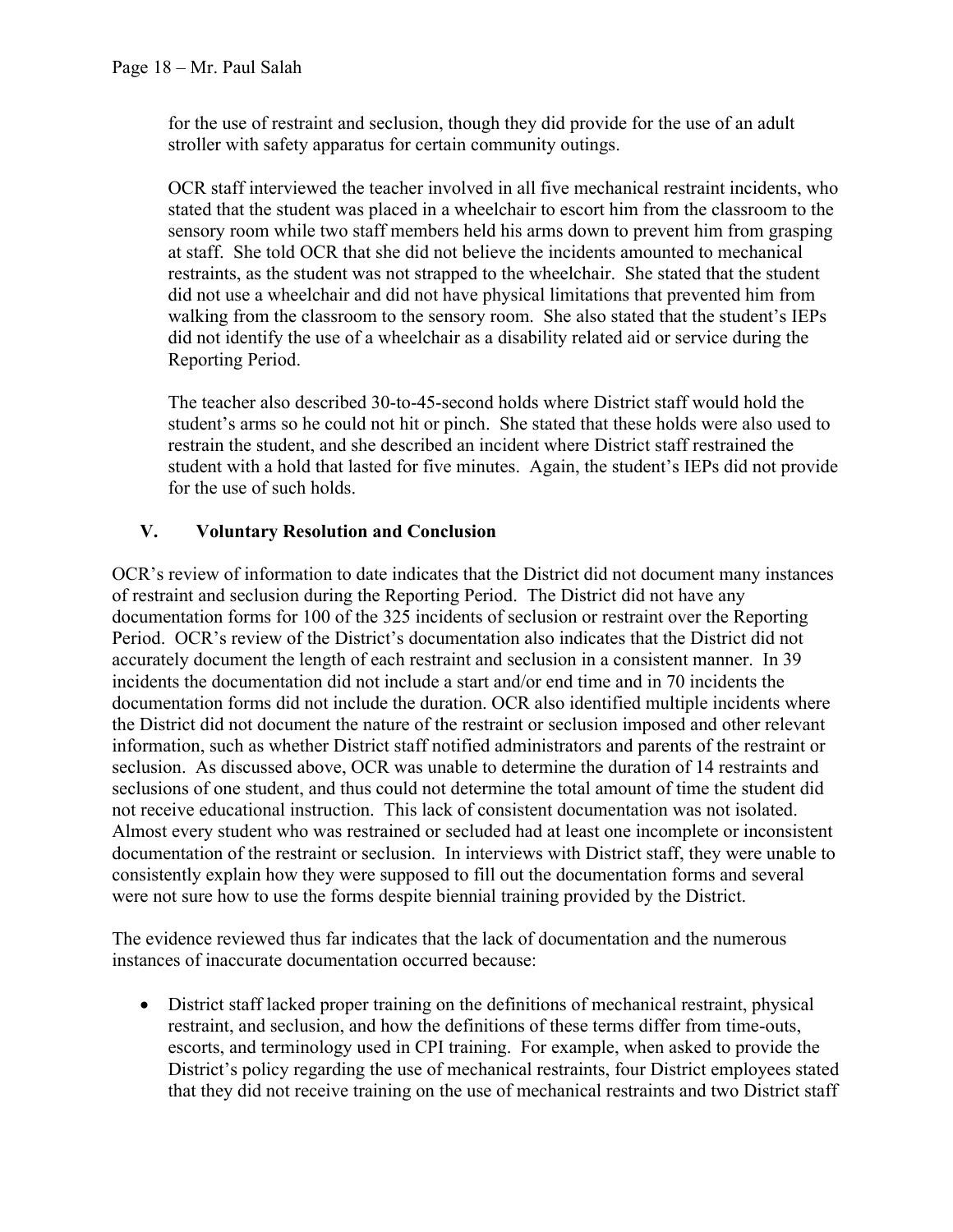members and one District administrator asked OCR staff to define the term "mechanical restraint." Notably, one District staff member correctly stated that District policy prohibited the use of mechanical restraints, but mistakenly believed that utilizing wheelchair escorts with arm restraints does not constitute a mechanical restraint.

- The lack of proper training contributed to staff confusion regarding the District's restraint and seclusion policies. For example, many District employees stated that they did not receive training on the use of mechanical restraints. Interviews revealed that a staff member used mechanical restraints on at least one student five times, but she did not recognize this because she believed that two staff members holding a student's arms down and forcing him to remain in a wheelchair while he was wheeled to a different room was not a mechanical restraint.
- The District did not have a standardized form to collect information related to incidents involving the restraint and seclusion of District students. District staff acknowledged that multiple forms were being used, and there was some confusion regarding which forms were required. Without a uniform system to collect the data, the District was unable to properly instruct staff on how to document restraints and seclusions or to provide accurate information to OCR regarding restraints and seclusions, including the amount of time students were restrained or secluded and how much instruction they missed.
- District staff were not trained in how to document incidents involving the restraint and seclusion of District students. Some of the staff were unsure what needed to be filled out or even what the forms were asking for in some places. This made it difficult to determine how long individual students were restrained or secluded and how much instruction they missed.

Although the District asserted that it has since implemented a new online documentation system to track incidents of restraint and seclusion, the documentation provided by the District to date does not demonstrate that the online system resolved the serious compliance concerns raised above. Specifically, the District did not provide information to demonstrate whether staff were trained on the meaning of the information sought in the online portal, the documentation form, and the debriefing form (e.g., time start, time end, total time, etc.).

OCR's review of information to date finds that the District did not consistently maintain timely, complete, and accurate records of restraints and seclusions, which raises concerns as to whether the District can systemically monitor the use of restraint and seclusion and whether the District is adhering to the requirements set forth in Section 504. For example, the monitoring system in place during the Reporting Period resulted in the District's failure to identify and report at least 46 incidents of restraint and seclusion.

The District's lack of accurate documentation regarding the restraint and seclusion of students with disabilities also raises a concern that the District did not evaluate whether the use of restraint and seclusion may have denied FAPE to students with disabilities during the Reporting Period. Of the 325 incidents of restraint and seclusion during the Reporting Period, all of which involved students with disabilities, District staff: did not complete documentation forms for 100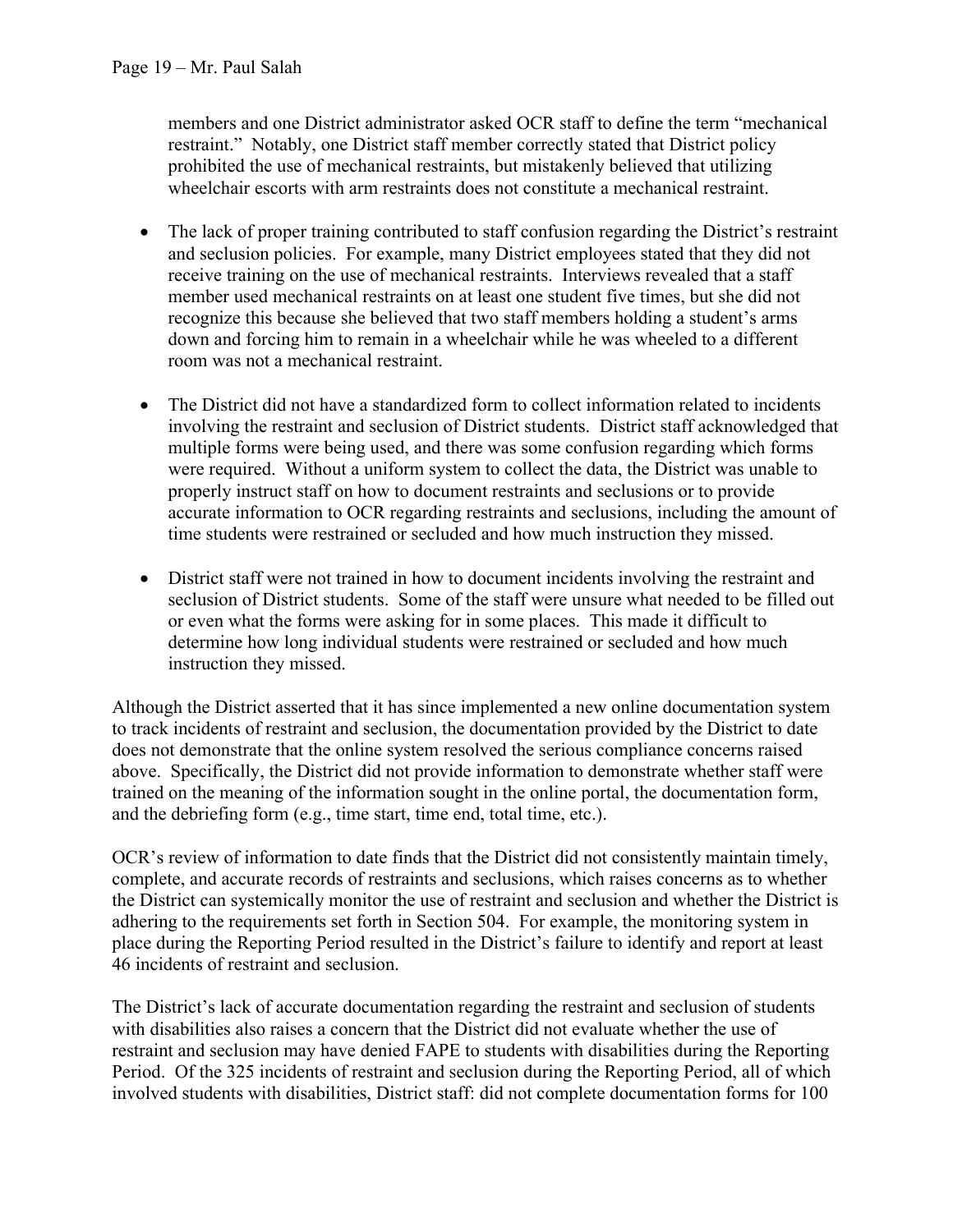incidents; did not complete monthly log entries for 21 incidents; and did not complete portion(s) of 179 documentation forms. Without accurate documentation of when students with disabilities were restrained and/or secluded and the amount of time they were restrained and/or secluded, it is unclear how the District could have identified students who may have been denied FAPE because they were denied instruction or other educational services due to periods of restraint or seclusion.

The District's lack of documentation regarding the use of restraints and seclusions in a complete and timely way, coupled with its high use of restraints and seclusions for several students with disabilities (e.g., 15 to 43 times), also raises a concern that the District may not have reevaluated students with disabilities subjected to multiple restraints and seclusions to determine whether their existing IEPs/Section 504 plans were sufficiently providing these students with a FAPE. This concern is heightened by the fact that all of the interviewed District staff mentioned possible behavior interventions for the students who had been repeatedly restrained and secluded, but staff did not add these potential interventions the students' IEPs or Section 504 plans.

Further, the evidence obtained to date did not indicate whether the District has a practice that provides for students subjected to restraint and seclusion to recoup lost instructional time, which based on the limited available documentation from the Reporting Period could range up to 3½ hours for a student. This raises a further compliance concern as to whether the students with disabilities who are being restrained and secluded are being denied a FAPE.

The evidence also shows that even though the District's restraint and seclusion policy applies to all students, including students without disabilities, all reported use of restraint and seclusion was limited to students with disabilities. The District offered no justification or explanation for limiting the use of these behavioral intervention methods to students with disabilities. To date, OCR has not obtained information that would support that only students with disabilities engaged in behaviors that may pose a danger to themselves or others.

The evidence OCR obtained to date further raises concerns that District administrators and parents of students subjected to restraint and/or seclusion were not sufficiently informed to request a reevaluation of a student or to participate meaningfully in IEP meetings or Section 504 meetings due to the inconsistency with which District staff notified parents and administrates of the use of restraint and/or seclusion. The evidence OCR obtained to date also raises concerns that the District did not notify parents and/or administrators regarding the educational placement of students who need, or are believed to need, special instruction or related services and the right to challenge such placement, based on the lack of documentation available showing notice to parents of what was occurring with their children at school.

Under Section 302 of OCR's CPM, allegations under investigation may be resolved at any time when, prior to the issuance of a final investigative determination, the recipient expresses an interest in resolving the allegations and OCR determines that it is appropriate to resolve them because OCR's investigation has identified issues that can be addressed through a resolution agreement. As noted above, the District expressed an interest in resolving the allegation prior to the conclusion of OCR's investigation and OCR determined resolution was appropriate. On